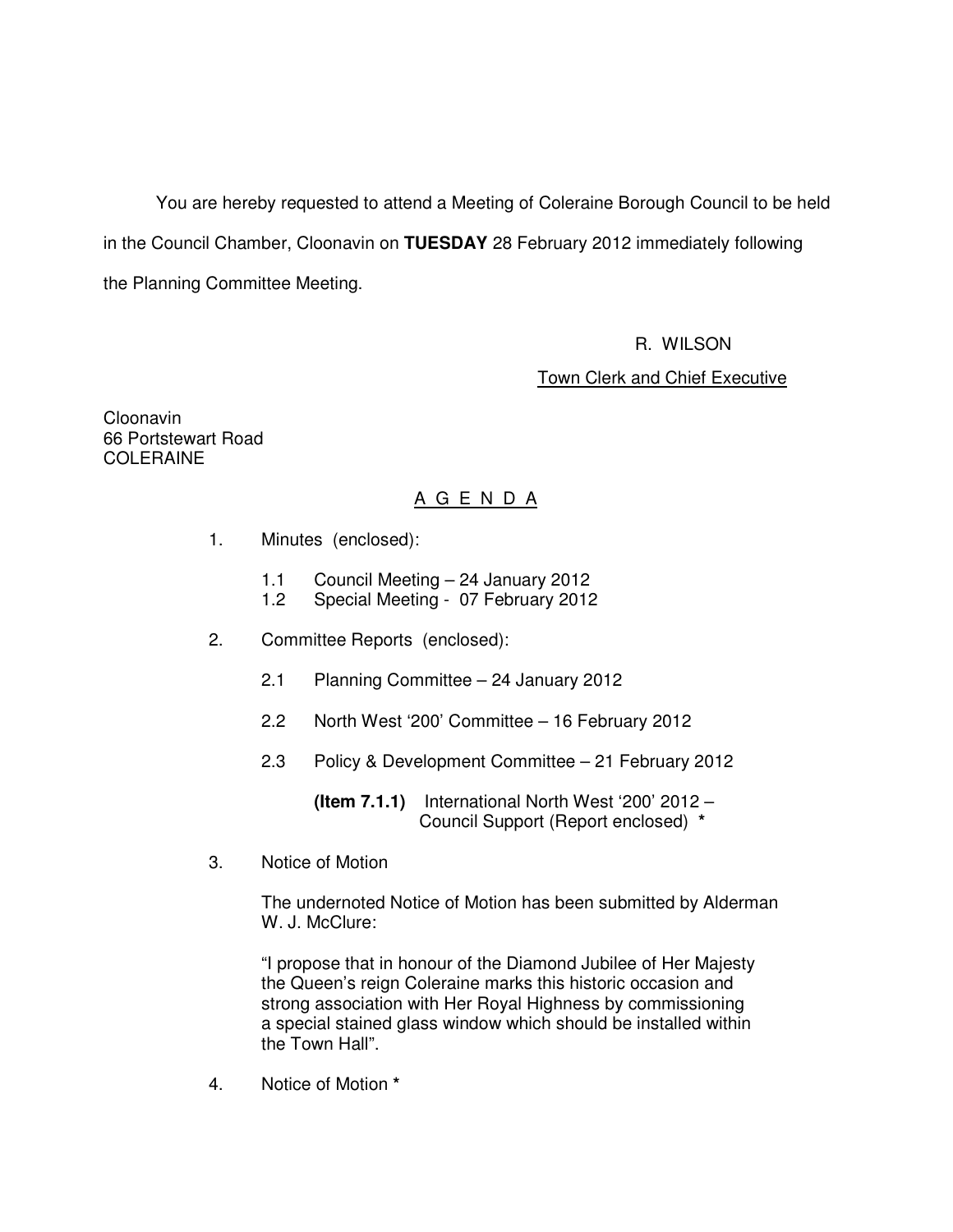- 5. Correspondence, including inter alia:
	- (a) Changes to fire cover in the area (copy letter dated 26 January 2012 from Northern Ireland Fire & Rescue Service enclosed). **Decision required regarding briefing.**
	- (b) Future provision of Accident and Emergency services at the Causeway Hospital (copy letter dated 15 February 2012 from the Minister for Health, Social Services and Public Safety enclosed). **Decision required regarding cross-party delegation.**
	- (c) Reports available in Members' Library (List enclosed)
- 6. Consultation Documents (List enclosed)
- 7. Documents for Sealing

# **Enclosed for Information:**

Letter dated 20 February 2012 from the Parades Commission regarding Outreach Road Shows.

**\* Recommended for consideration "In Committee".**

To: Each Member of Council 24 February 2012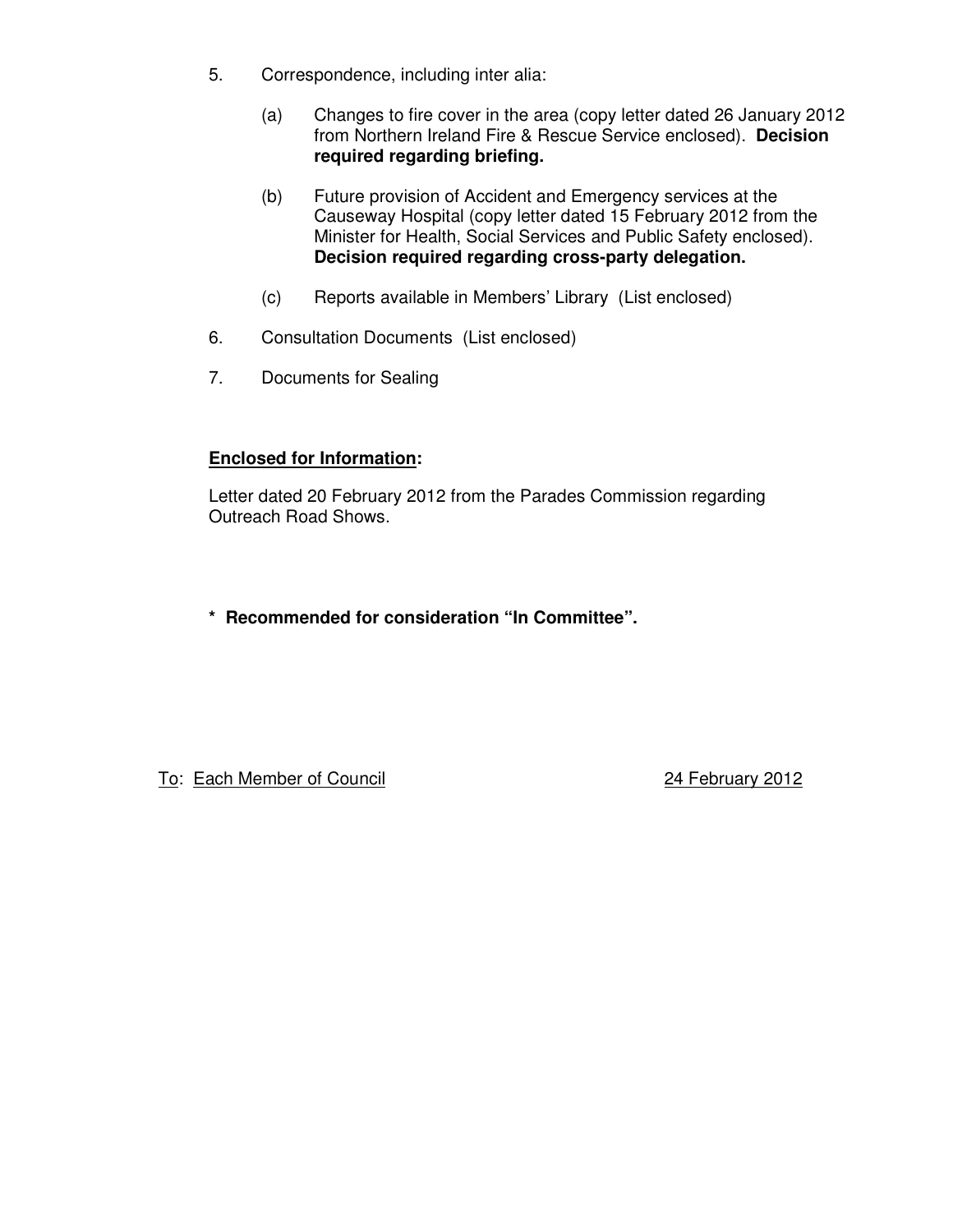# **COUNCIL MEETING**

# **24th January, 2012.**

| <b>Present:</b>                     | The Mayor, Alderman J. M. Bradley, in the Chair                                                                                                    |                                                                                                                                                |
|-------------------------------------|----------------------------------------------------------------------------------------------------------------------------------------------------|------------------------------------------------------------------------------------------------------------------------------------------------|
|                                     | The Deputy Mayor, Councillor W. A. King<br>(Items $1.0 - 14.2.2$ )                                                                                 |                                                                                                                                                |
|                                     | <u>Aldermen</u>                                                                                                                                    |                                                                                                                                                |
|                                     | W. T. Creelman<br>M. T. Hickey (Mrs.)                                                                                                              | N. F. Hillis<br>(Items $14.0 - 14.2.2$ )<br>W. J. McClure                                                                                      |
|                                     | <u>Councillors</u>                                                                                                                                 |                                                                                                                                                |
|                                     | C. S. Alexander (Ms.)<br>C. Archibald<br>Y. Boyle (Ms.)<br>A. S. Cole<br>G. Duddy<br>M. Fielding<br>E. P. Fielding (Mrs.)<br><b>B.</b> Fitzpatrick | D. Harding<br>R. J. Holmes<br>R. A. Loftus (Mrs.)<br>W. McCandless<br>D. McClarty<br>(Items $1.0 - 14.2$ )<br>G. L. McLaughlin<br>A. McQuillan |
| Officers in<br>$\lambda$ iinndonoo: | Town Clerk and Chief Executive, Corporate Director of<br>Environmental Cenvisee, Cernerate Director of Leigure a                                   |                                                                                                                                                |

**Attendance:** Environmental Services, Corporate Director of Leisure and Development, Head of Performance, Policy and Governance, Head of Development Services and Clerical Assistant

**Apology:** Councillor Barbour

# **1.0 WELCOME**

The Mayor welcomed everyone to the meeting.

# **2.0 MINUTES**

The Minutes of the Council Meeting of 20th December, 2011 were confirmed and signed.

# **3.0 'IN COMMITTEE'**

It was agreed that a number of issues arising from reports would be addressed 'In Committee' at the end of the meeting.

# **4.0 COMMITTEE REPORTS**

# **4.1 Planning Committee**

The Chairman, Alderman McClure, moved the adoption of the Planning Committee Report; this was duly seconded by Alderman Creelman and agreed.

# **4.2 Leisure and Environment Committee**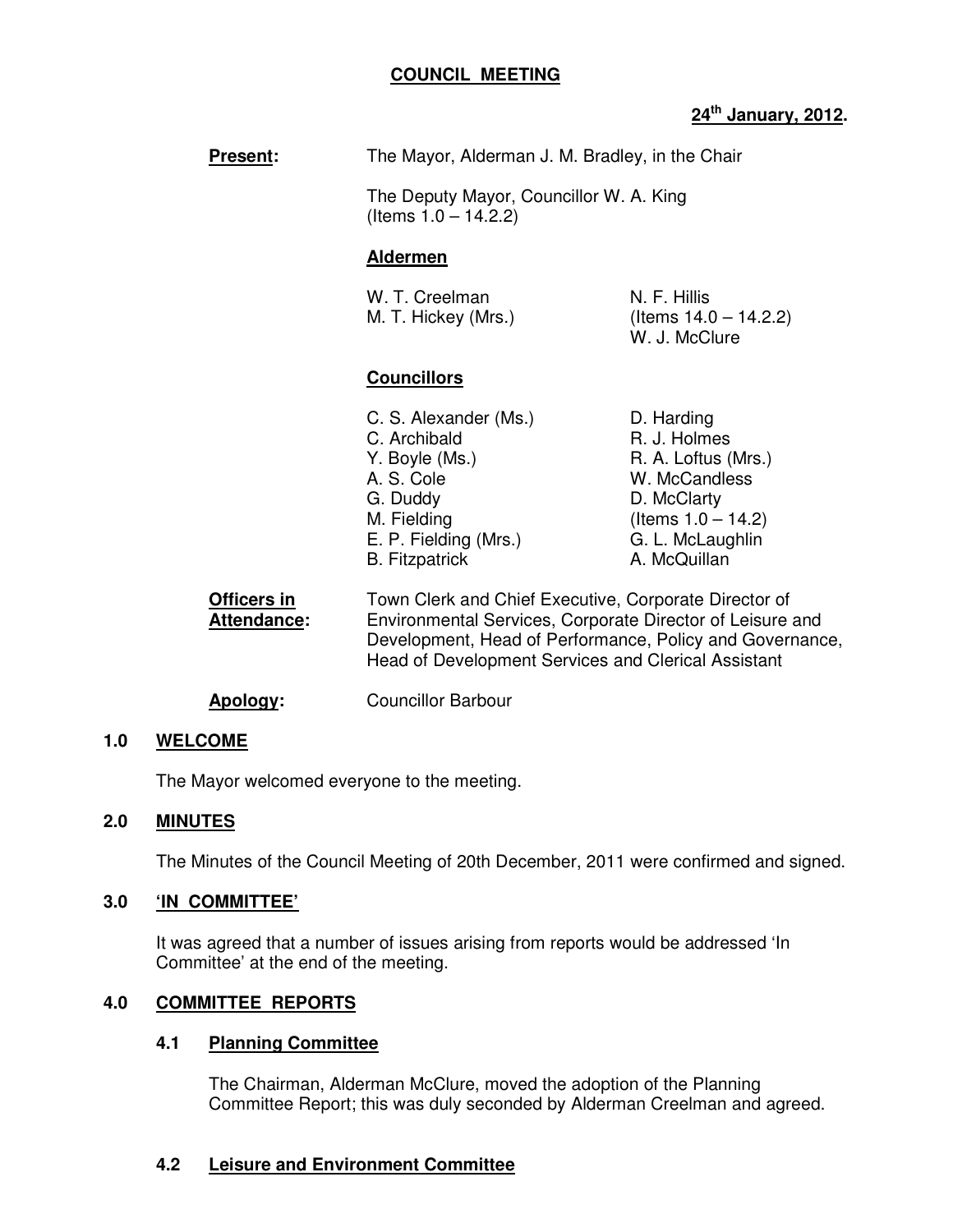The Chairman, Councillor Cole, moved the adoption of the Leisure and Environment Committee Report; this was duly seconded by Councillor McQuillan.

Matters arising:

### 4.2.1 The Irish Open Golf Championship 2012 – Portrush

 The Town Clerk and Chief Executive updated members on the forthcoming Irish Open. Mr. Wilson explained that following a meeting with DETI there were three main aspects to the event: Event Delivery, Product Marketing and Communications, and Destination Management and Off-Course Delivery. The Town Clerk and Chief Executive advised that Council had been asked to take the lead role for the latter with Mr. Wilson Chairing this strand. Mr. Wilson outlined that several working groups would be set up for the management of these responsibilities with officers and councillors involved in each.

#### 4.2.2 Policing and Community Safety Partnership Appointment of Independent Members to Policing and Community Safety Partnerships (PCSPs)

 The Mayor explained that Councillor McCandless was no longer available and asked Council to elect a replacement.

# **Agreed:**

On the proposal of Councillor McQuillan and seconded by Councillor McClarty that Councillor Duddy would replace Councillor McCandless.

# **4.3 Policy and Development Committee**

The Vice Chairman, Councillor Fielding, moved the adoption of the Policy and Development Committee Report; this was duly seconded by Councillor Mrs. Fielding.

# **5.0 VETERANS' ADVOCATE FOR NORTHERN IRELAND**

Consideration was given to a letter dated 21<sup>st</sup> December, 2011 from Newtownabbey Borough Council seeking support for a letter to be sent to the Office of the First Minister and Deputy First Minister requesting support for the appointment of a Veterans' Advocate for Northern Ireland.

# **Agreed:**

That the letter be marked 'read'.

# **6.0 DOCUMENTS TABLED**

 Members noted the list of documents which had been made available in the Members' Library (previously supplied).

# **7.0 CONSULTATION LIST**

Details of consultation documents received were noted (previously supplied).

 Any member who wished to make a response was asked to contact the Head of Performance, Policy and Governance before the due date for comments as detailed in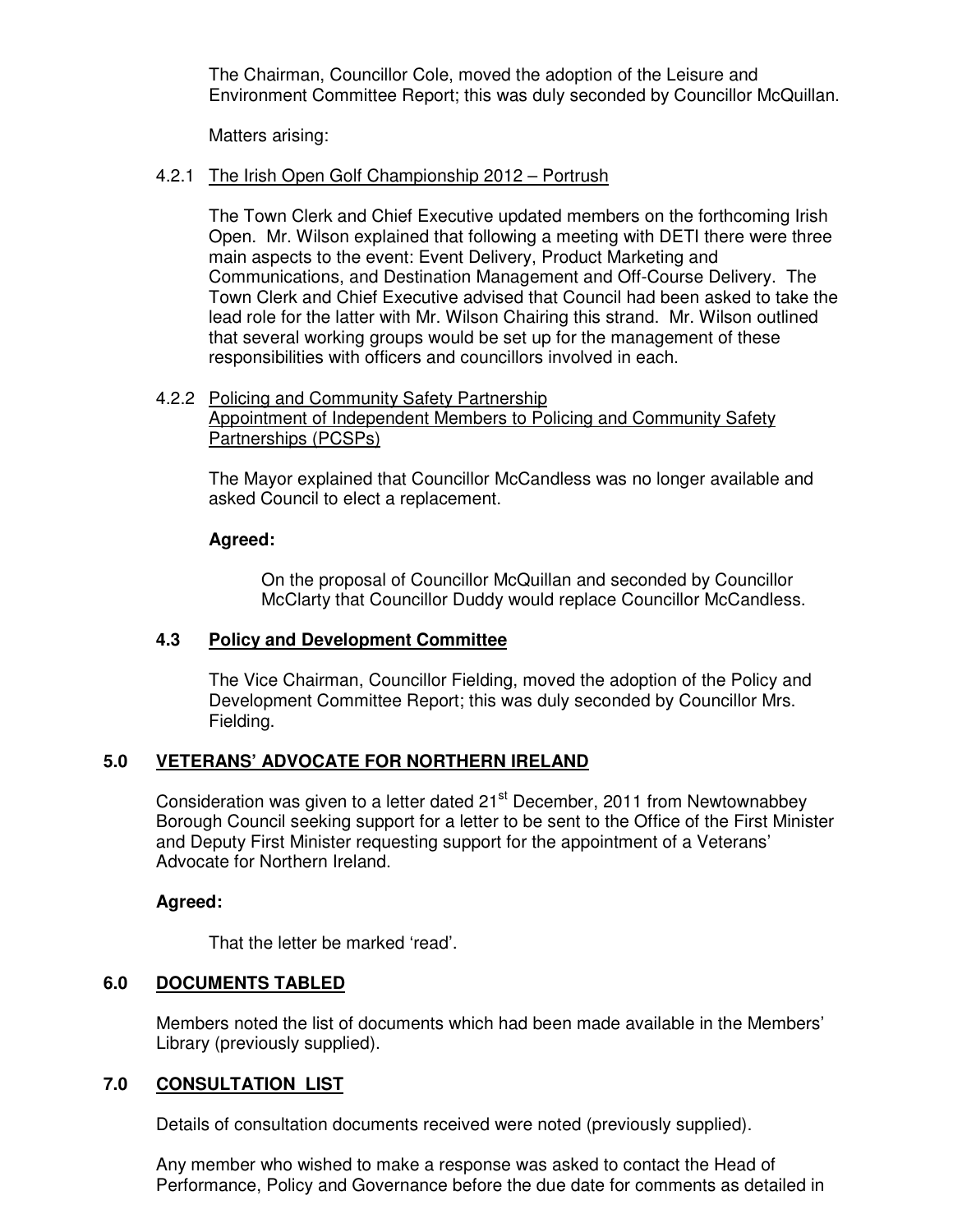the report.

# **8.0 DOCUMENTS FOR SEALING**

Resolved:

That the following documents be sealed:

| $\overline{1}$ . | Conveyance (in triplicate) | Council to Mr. & Mrs. Morrow -<br>land to rear of 11 Blackrock Park,<br>Portrush |
|------------------|----------------------------|----------------------------------------------------------------------------------|
| 2.               | <b>Cemetery Titles</b>     | Grant of Right of Burial – Deeds<br>Register Nos. 3835 - 3836<br>inclusive:      |

Agherton 0<br>Ballywillan 1 Ballywillan 1<br>Coleraine 0 Coleraine 0<br>Kilrea 0 Kilrea Portstewart 1

Advanced Deeds Register Nos. 0295 – 0297 inclusive:

Kilrea 1 Portstewart 2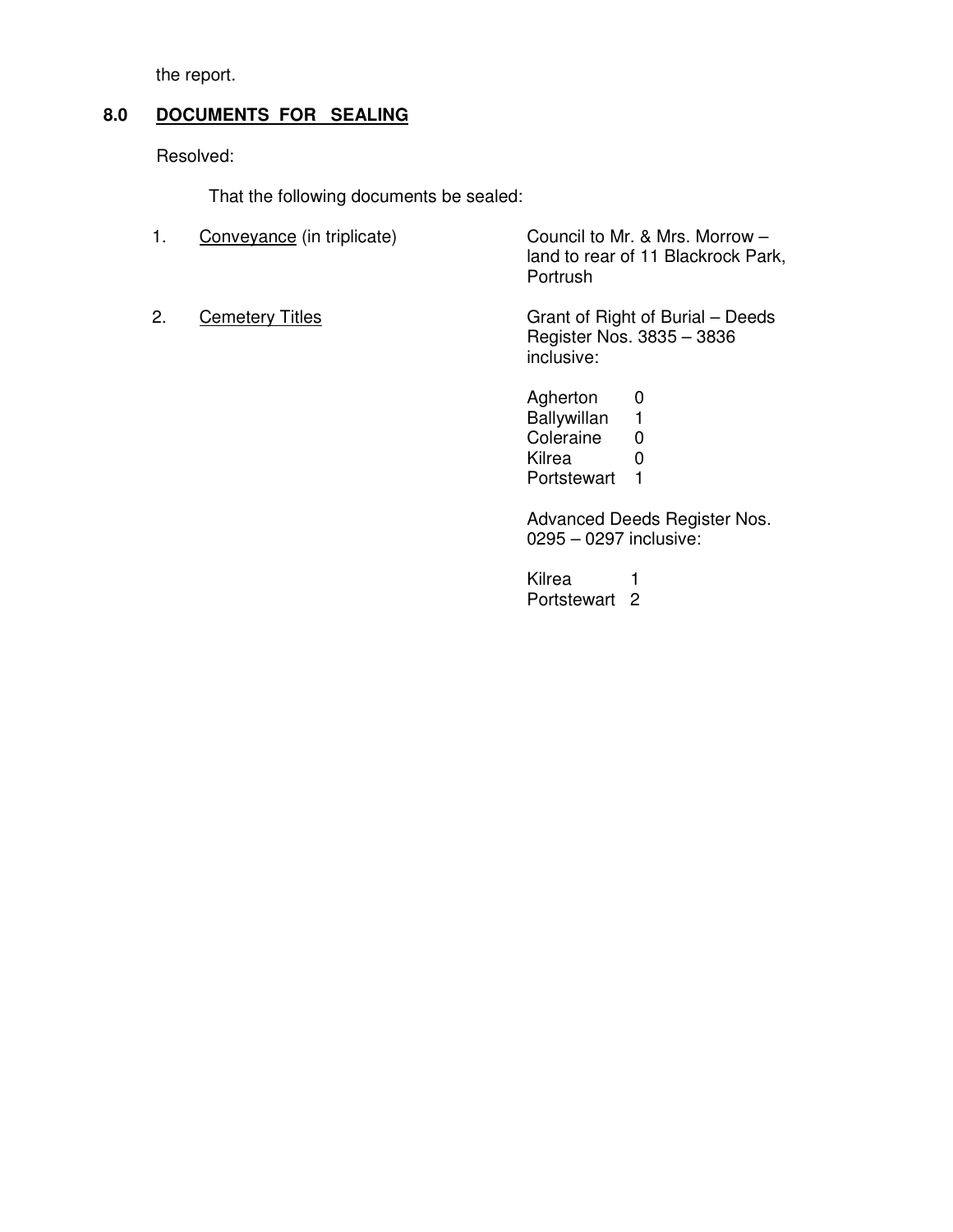# **SPECIAL MEETING**

# **7th February, 2012.**

| Convened:                         | To consider the Rate Estimates and strike a<br>Borough Rate for the year ended 31 <sup>st</sup> March 2013                                     |                                                                                                                                                                              |
|-----------------------------------|------------------------------------------------------------------------------------------------------------------------------------------------|------------------------------------------------------------------------------------------------------------------------------------------------------------------------------|
| <b>Present:</b>                   | The Mayor, Alderman J. M. Bradley, in the Chair                                                                                                |                                                                                                                                                                              |
|                                   | The Deputy Mayor, Councillor W. A. King                                                                                                        |                                                                                                                                                                              |
|                                   | <b>Aldermen</b>                                                                                                                                |                                                                                                                                                                              |
|                                   | W. T. Creelman<br>M. T. Hickey (Mrs.)                                                                                                          | W. J. McClure                                                                                                                                                                |
|                                   | <b>Councillors</b>                                                                                                                             |                                                                                                                                                                              |
|                                   | C. S. Alexander (Ms.)<br>C. Archibald<br>A. S. Cole<br>G. Duddy<br>E. P. Fielding (Mrs.)<br>M. Fielding<br><b>B.</b> Fitzpatrick<br>D. Harding | R. J. Holmes<br>R. A. Loftus (Mrs.)<br>W. McCandless<br>(Items $2.1 - 3.0$ )<br>D. McClarty<br>G. L. McLaughlin<br>A. McQuillan                                              |
| Officers in<br><b>Attendance:</b> | Assistant                                                                                                                                      | Town Clerk and Chief Executive, Corporate Director of<br>Environmental Services, Corporate Director of Leisure and<br>Development, Acting Head of Finance and Administrative |

# **Apologies:** Alderman Hillis, Councillors Barbour and Ms. Boyle

# **1.0 WELCOME**

The Mayor welcomed everyone to the meeting.

# **2.0 2012/2013 RATE ESTIMATES**

The Town Clerk and Chief Executive presented his report on the 2012/2013 Rate Estimates (previously supplied). He reminded members and officers that, throughout the preparation of the rate estimates, Council had been mindful of pressures faced by local ratepayers and the difficult environment in which it was currently operating.

Members noted the main factors which gave rise to the proposed rate viz:

# • **Financial Pressures**

Waste management costs and potential reduction in income levels continue to be the primary financial pressure facing Council.

Increasing energy costs also are a significant pressure on budgets. Council's Energy Officer has made considerable savings in recent years and would continue to review usage levels, energy prices and options for energy reduction.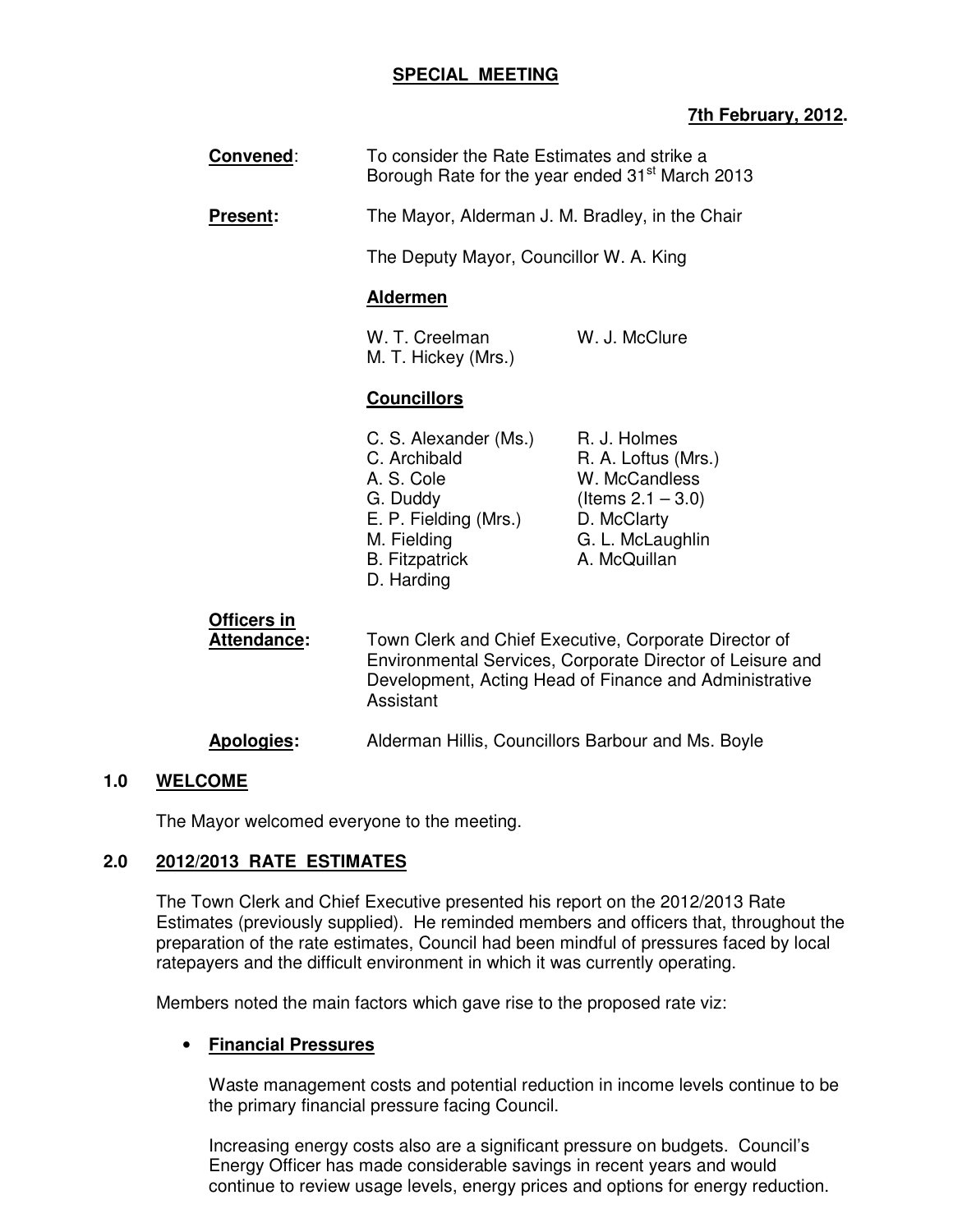Salary costs are to be impacted this year with a further 1% increase in pension costs, possible pay award (negotiated nationally) and a 53 week payroll. These increased costs are imposed externally to Council.

A key priority for Council is the regeneration and promotion of the area and in addition to the significant level of events that Council already provide, this summer will see the Olympic Torch come to Portrush in June, The Irish Open will be held at Royal Portrush and the Queen will celebrate her Diamond Jubilee.

### • **Income**

The main issues relating to Council's income for the forthcoming year are:

- A further decrease in Building Control income due to the continuing slowdown in the construction business.
- A material reduction in landfill site income is predicted for the incoming financial year due to other Councils reducing the amount of waste they put to landfill and a reduction in the gate price due to market forces.

# • **Reserves and Rate Base**

Council was required to maintain a balance in its District Fund in accordance with prudent financial management principles. As was outlined last year, Council's reserves were limited. There was a need to ensure that reserves were maintained at a reasonable level in the run-up to the Review of Public Administration implementation and, therefore, it had not been possible to utilise any reserves to offset the rate requirement for the incoming year. Provision had also been made for the transfer of funds to both the Sinking Fund and the Renewals and Repairs Fund (£600k) to ensure these funds were maintained at appropriate levels. No contribution towards increasing reserves had been budgeted for in the incoming financial year.

Additionally, the estimated "Penny Product" had marginally increased for the new financial year.

# • **Savings and Efficiencies**

In addition to the reductions in overtime and absenteeism, other areas which had produced savings included:

- Management and control of vacant posts;
- **Energy usage;**
- Review of contributions;
- Review of operation of facilities e.g. Coleraine West Community Centre/Jim Watt and Kilrea Sports Halls;
- Review of all service budgets on a line by line basis;
- Anticipated savings in relation to agency costs through a joint procurement exercise with Cluster Councils.

# • **Capital Programme**

Council recognises the key role it has in regenerating and investing in its local area and accordingly has a significant capital programme. This programme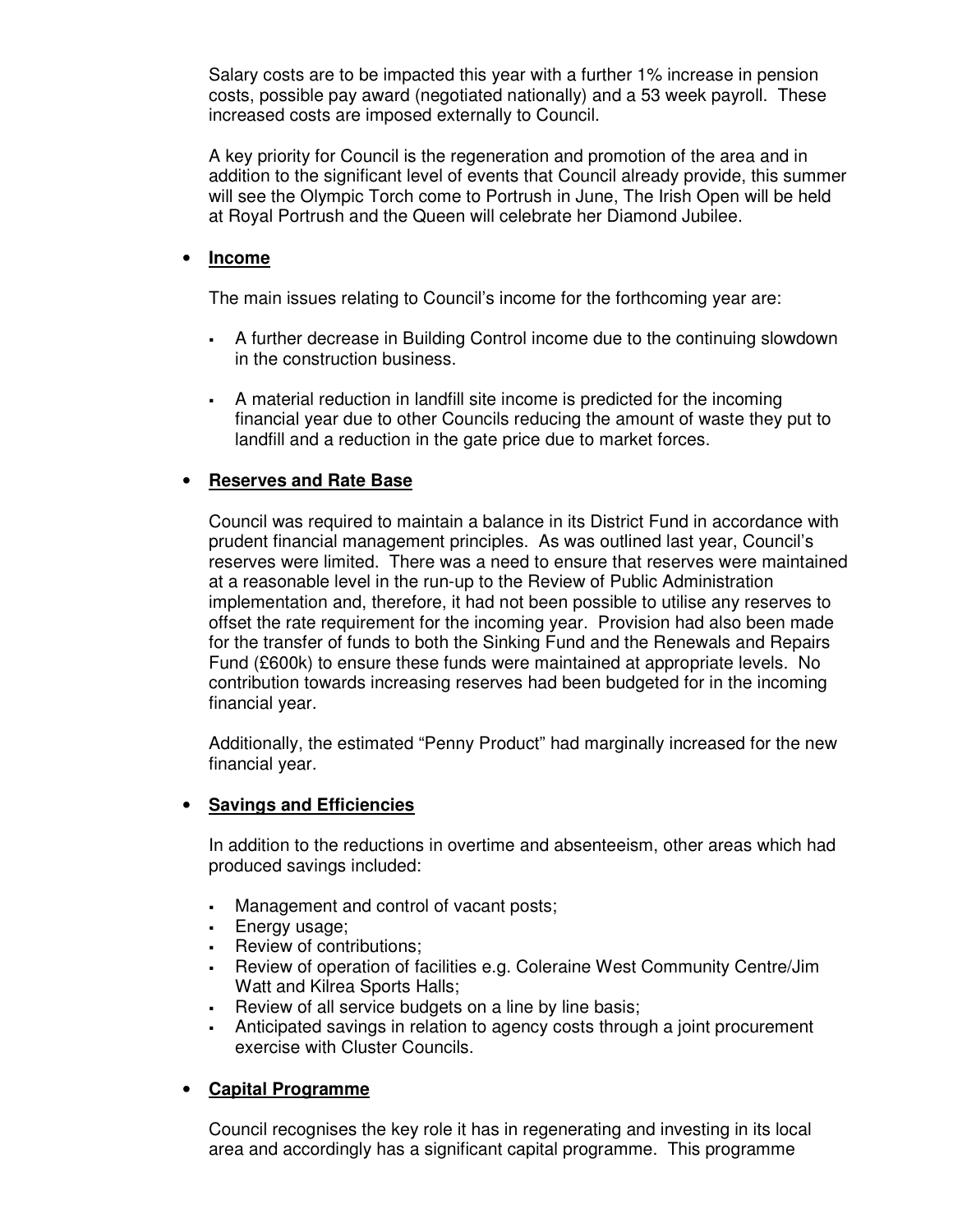provides for capital expenditure on strategic, operational and community based schemes.

Council is also committed to reviewing a number of key areas during the 2012/2013 financial year, along with on-going efforts to realise savings wherever possible. For example, a review of public convenience provision will take place in 2012/2013.

# • **Risk**

The Council is required to compile a risk register identifying the key risks to the organisation. The corporate risk register was incorporated in the development of this year's budget setting process. It should be noted that the budget for the year makes assumption where information is not available. The assumptions naturally carry a degree of risk.

# **2.1 Estimate Summary**

The estimate of rates culminated in the following rate requirement:

| Net Cost of Services<br>Less: General Grant         | 18,912,013<br>618,583 |
|-----------------------------------------------------|-----------------------|
| Less: Credit balance applied<br>Amount to be raised | 18,293,430            |
| Estimated product of 1p rate                        | 767,030               |

# **Agreed:**

On the proposal of Councillor Harding and seconded by Alderman McClure, that:

- (1) Council strike a Borough Rate for the 2012/2013 year as follows:
	- (a) Domestic District Rate of 0.3146 pence
	- (b) Non-Domestic Rate of 23.8497 pence
- (2) Council approve the Authorised Borrowing Limit, Treasury Management Strategy and Minimum Revenue Provision Policy for 2012/2013.
- (3) Council approve the Capital and Contributions Programme previously discussed with members. This Programme, together with the associated Prudential Indicators, would be reviewed and updated on a yearly basis as circumstances will no doubt change and the affordability of the Programme will be reassessed on an ongoing basis.

# **2.2 Congratulations**

Members commended all the staff who had contributed to the extensive estimates exercise to bring the rate down to the agreed level.

It was proposed by Councillor McQuillan and seconded by Councillor Duddy: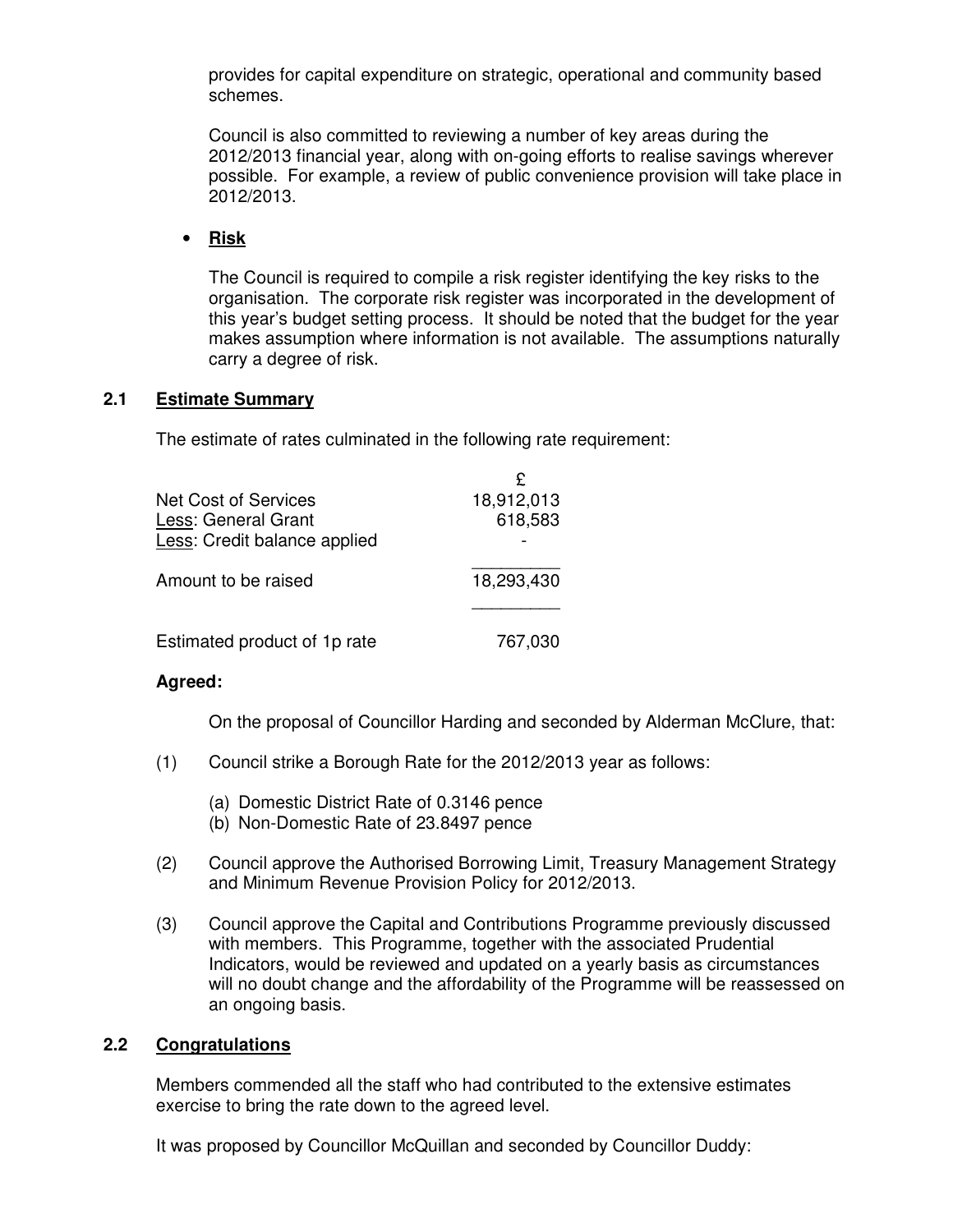That a more robust Audit Committee be set up which would examine budgets, set targets in areas such as absenteeism, have powers to scrutinise and allow senior officers to monitor if targets are met.

The Town Clerk and Chief Executive advised that there already was an Audit Committee which had five elected members and he clarified a recommendation which was made last year to carry out a governance review which would be looked at in the coming months.

On being put to the meeting, the proposal was lost, two members voting in favour and nine members voting against.

# **3.0 HEALTH AND SOCIAL CARE IN NORTHERN IRELAND - CONFERENCE AT ARMAGH CITY HOTEL, 23RD FEBRUARY, 2012**

Members interested in attending this conference (details circulated) were asked to contact the Corporate Director of Environmental Services or the Principal Administrative Officer as soon as possible.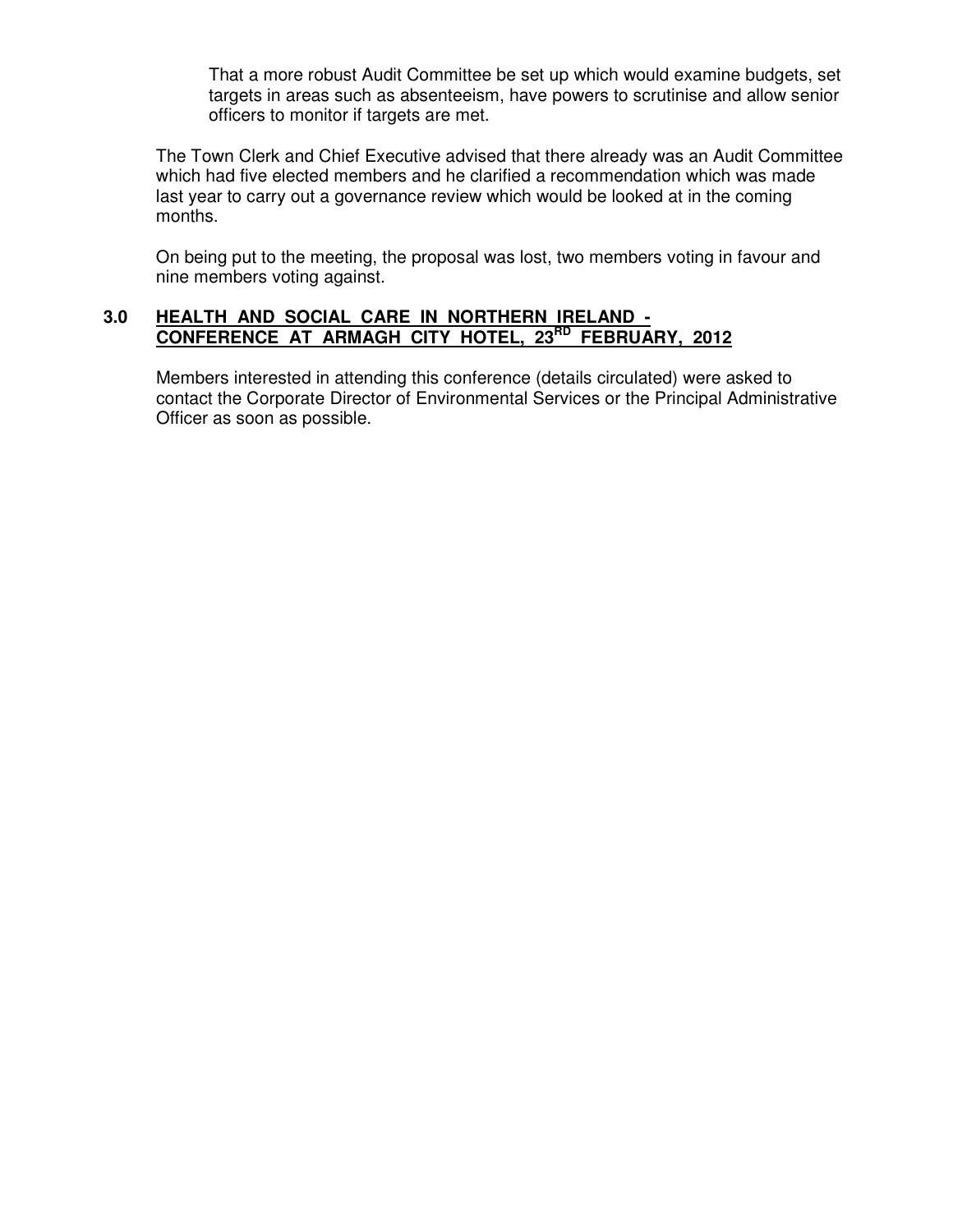# **PLANNING COMMITTEE**

# **24th January, 2012.**

| <b>Present:</b>                   | Alderman W. J. McClure in the Chair                                                                                                                                       |                                                                                                                       |
|-----------------------------------|---------------------------------------------------------------------------------------------------------------------------------------------------------------------------|-----------------------------------------------------------------------------------------------------------------------|
|                                   | The Mayor, Alderman J. M. Bradley                                                                                                                                         |                                                                                                                       |
|                                   | The Deputy Mayor, Councillor W. H. King                                                                                                                                   |                                                                                                                       |
|                                   | <b>Aldermen</b>                                                                                                                                                           |                                                                                                                       |
|                                   | W. T. Creelman<br>M. T. Hickey (Mrs.)                                                                                                                                     | N. F. Hillis                                                                                                          |
|                                   | <b>Councillors</b>                                                                                                                                                        |                                                                                                                       |
|                                   | C. S. Alexander (Ms.)<br>C. Archibald<br>Y. Boyle (Ms.)<br>A. S. Cole<br>G. Duddy<br>M. Fielding<br>E. P. Fielding (Mrs.)<br><b>B.</b> Fitzpatrick                        | D. Harding<br>R. J. Holmes<br>R. A. Loftus (Mrs.)<br>W. McCandless<br>D. McClarty<br>G. L. McLaughlin<br>A. McQuillan |
| Also in<br>Attendance:            | Representatives from the Planning Service – Mr. A. Brown<br>and Ms. S. Doherty                                                                                            |                                                                                                                       |
| Officers in<br><b>Attendance:</b> | Corporate Director of Environmental Services, Head of<br>Performance, Policy and Governance (Items 2.0 - 4.1),<br>Principal Administrative Officer and Clerical Assistant |                                                                                                                       |
| Apology:                          | <b>Councillor Barbour</b>                                                                                                                                                 |                                                                                                                       |

# **1.0 WELCOME**

The Chairman welcomed everyone to the Meeting.

# **2.0 PLANNING APPLICATIONS**

A list of nineteen applications was presented for consideration (previously supplied).

#### **Applications Deferred from Previous Meeting**

| 2.1 | Application No. D1<br>C/2011/0025/F<br>Erection of a wind turbine | The opinion of the Planning Service was to<br>approve. |
|-----|-------------------------------------------------------------------|--------------------------------------------------------|
|     | (250kw max) with tower                                            | It was agreed that the application be approved.        |
|     | height of 31m approximately<br>60m south west of                  |                                                        |
|     | Crossland Farm and end of                                         |                                                        |
|     | <b>Crossland Road, Swatragh</b>                                   |                                                        |
|     | for Northern Counties Co-op                                       |                                                        |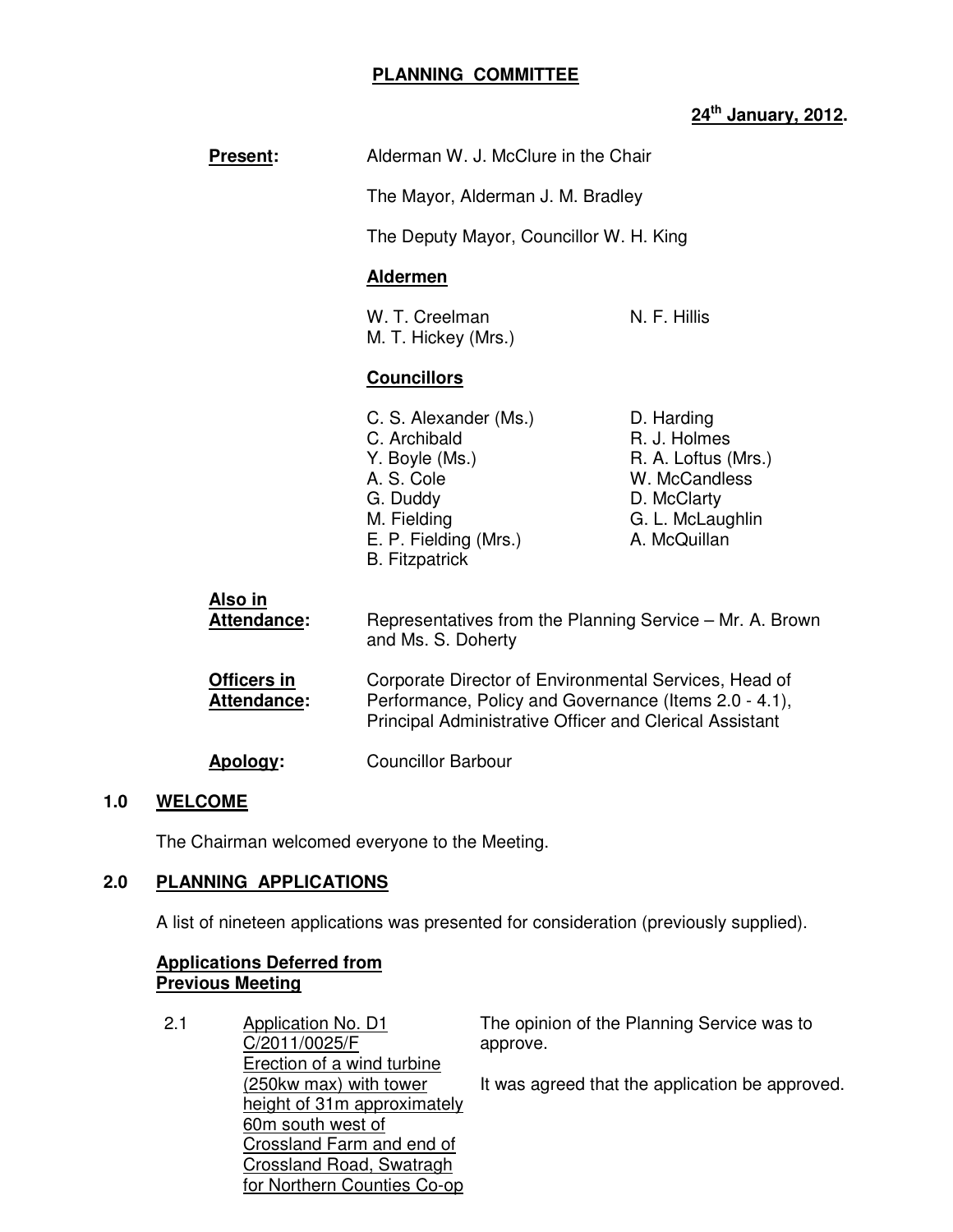# Enterprises Ltd

- 2.2 Application No. D2 C/2011/0168/O Existing RDA arena building to be demolished and replaced with one new two storey dwelling with detached double garage at 155a Castleroe Road, Coleraine for Riding for the Disabled
- 2.3 Application No. D3 C/2011/0192/F 1.5 storey dwelling and garage adjacent to farm holding adjacent to 41 Churchtown Road (access from Ballyrogan Road), Garvagh for Mr. and Mrs. B. **Niblock**
- 2.4 Application No. D4 C/2011/0437/O Site for proposed one-anda-half storey infill/rounding off dwelling at site 36m northwest of 120 Edenbane Road, Coleraine for Mr. B. Devine

# **New Applications**

2.5 Application No. 1 C/2010/0679/F Change of use from agricultural shed to timber post sheathing plant at 111 Agivey Road, Kilrea for Mr. G. Wilson

The opinion of the Planning Service was to approve.

It was agreed that the application be approved.

The opinion of the Planning Service was to approve.

It was agreed that the application be approved.

The opinion of the Planning Service was to refuse.

It was agreed that the application be refused.

The opinion of the Planning Service was to refuse.

It was proposed by Councillor McQuillan, seconded by Councillor McClarty and agreed:

> That the application be deferred for one month to facilitate an office meeting on the grounds that all material planning considerations had not been assessed.

2.6 Application No. 5 C/2011/0178/F Retention of dwelling and shop with alterations to finishes and elevations at Craig Vara Cottage, 6 Craig Vara Terrace, Portrush for Mark and Tracey Scullion

The opinion of the Planning Service was to approve.

It was proposed by Councillor Ms. Alexander, seconded by Councillor McClarty and agreed: That the application be deferred for one month to facilitate an office meeting on the grounds that all material planning considerations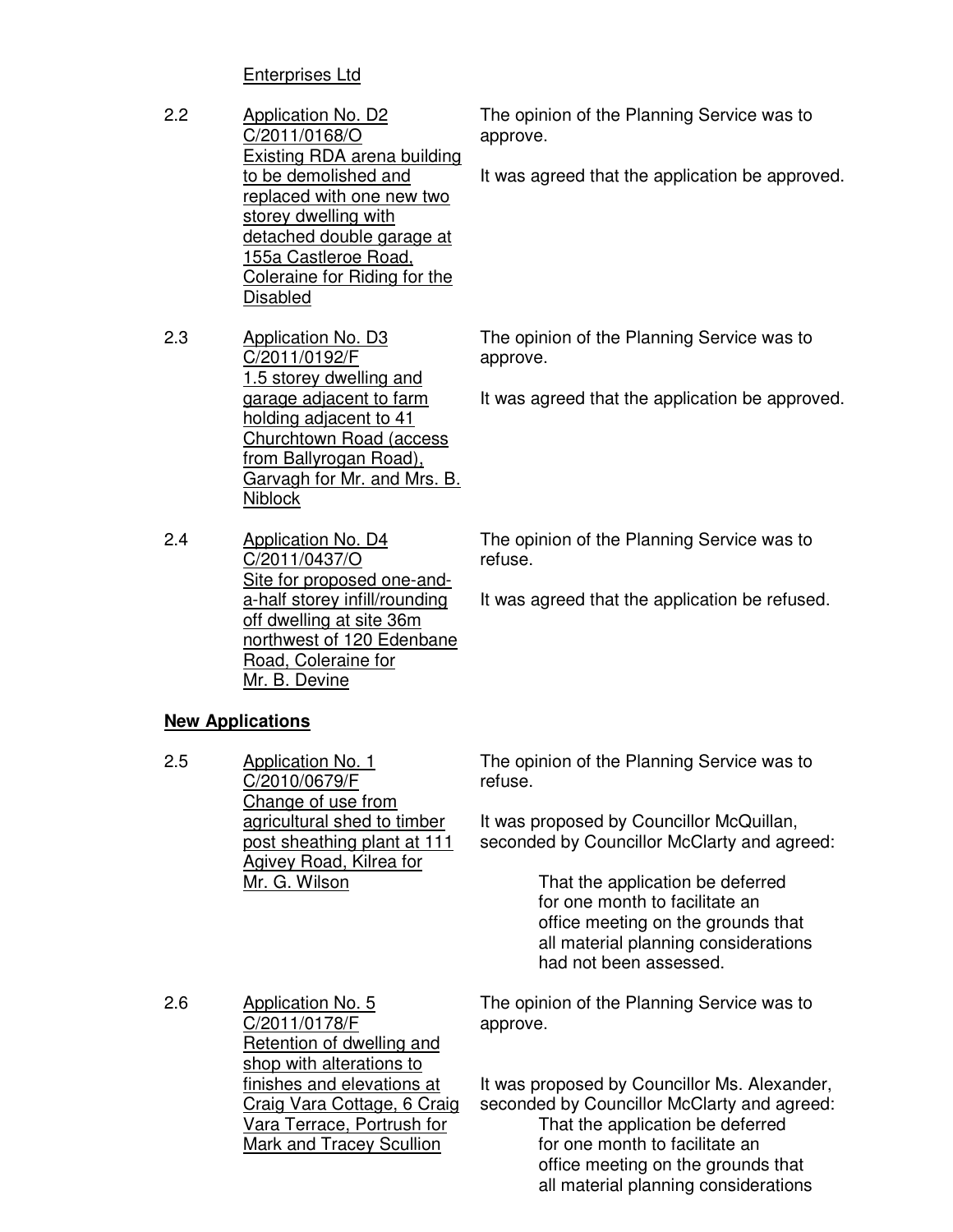had not been assessed.

2.7 Application No. 6 C/2011/0185/F Installation of a 250kw wind turbine with tower height of 46m and blade span of 33m and access to existing lane to provide power to existing farm and remainder to the grid approximately 320m south west of 61 Cullyrammer Road, Garvagh for Mr. P. Taylor

> Application No. 8 C/2011/0378/F Installation of a 250kw wind turbine with tower height of 46m and blade span of 15m to serve farm and excess to grid approximately 160m south of 12 Movenis Road, Garvagh for Mr. J. Stewart

2.8 Application No. 7 C/2011/0337/F Proposed car port to side of 1 Mill Park, Mill Road, Portstewart for D. Walls

2.9 Application No. 11

C/2011/0508/O

Mr. D. Conn

Agricultural building/shed 125m north west of 525 Ardina Road, Castlerock for The opinion of the Planning Service was to refuse both applications.

It was proposed by Councillor McQuillan, seconded by Councillor Cole and agreed:

> That the applications be deferred for one month to facilitate an office meeting on the grounds that all material planning considerations had not been assessed.

The opinion of the Planning Service was to approve.

It was proposed by Councillor Fitzpatrick, seconded by Alderman Mrs. Hickey and agreed:

> That the application be deferred for one month to facilitate an office meeting on the grounds that all material planning considerations had not been assessed.

The opinion of the Planning Service was to refuse.

It was proposed by Councillor McQuillan, seconded by The Deputy Mayor and agreed:

> That the application be deferred for one month to facilitate an office meeting on the grounds that all material planning considerations had not been assessed.

2.10 Application No. 12 C/2011/0513/F Proposed two storey dwelling 40m north east of 1 Turnberry Mews, Portstewart for

The opinion of the Planning Service was to refuse.

It was proposed by Councillor Archibald, seconded by Councillor Fitzpatrick and agreed: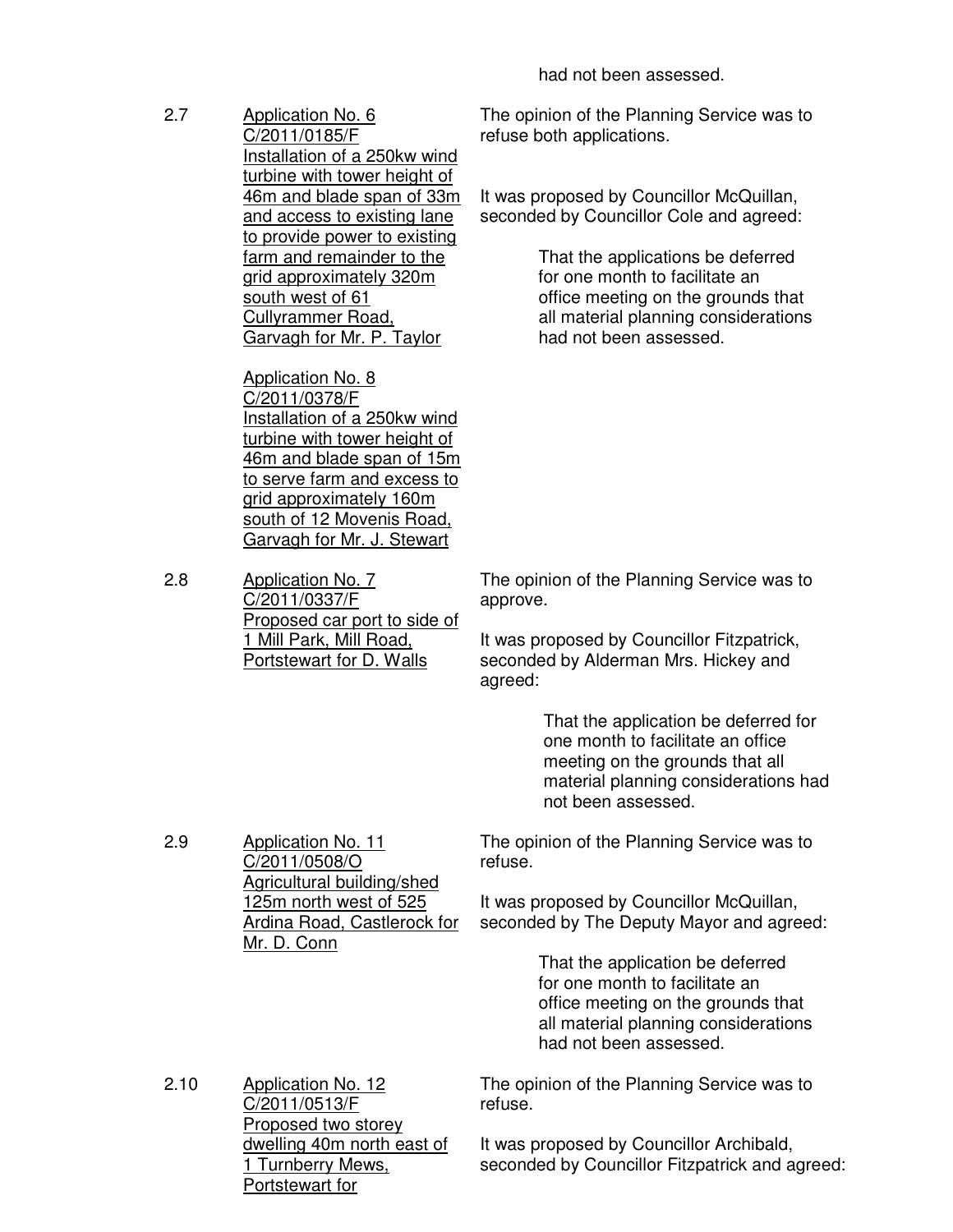Mr. A. Bradley **Mr.** A. Bradley **That the application be deferred**  for one month to facilitate an office meeting on the grounds that all material planning considerations had not been assessed.

2.11 Application No. 13 C/2011/0522/O Proposed two-storey farm dwelling and detached garage 220m south east of 34 Ballymadigan Road, Castlerock for Mr. J. Thompson

> Application No. 15 C/2011/0531/O 1 no new farm dwelling and garage 50m south east of 30 Ballymadigan Road, Castlerock for Mr. R. N. Thompson

The opinion of the Planning Service was to refuse C/2011/0522/O and approve C/2011/0531/O.

It was proposed by Councillor McQuillan, seconded by Councillor Cole and agreed:

> That the applications be deferred for one month to allow further information to be obtained.

# **3.0 OFFICE MEETINGS**

It was noted that the office meetings would be held on Friday  $10<sup>th</sup>$  February, 2012. On the request of a Member the Planning Department agreed to leave Application C/2011/0178/F, Craig Vara Cottage until the last meeting of the day to allow for extra time should it be required.

# **4.0 DRAFT NORTHERN AREA PLAN – STAGE 2 PUBLIC EXAMINATION TIMETABLE**

The Principal Administrative Officer outlined the thirteen day timetable for Stage 2 of the Draft Northern Area Plan Public Examination. It was noted that Council's Planning Consultant would represent Council on seven of the days and that Council's written submission would be used for the remaining six days.

It was agreed that Council would also be represented for the Portballintrae issues and that, where possible, officers would attend the hearings with Mr. Fleming.

# **5.0 GENERAL PLANNING ISSUES**

# **5.1 Hotel Development, The Diamond, Portstewart**

 A member requested clarification on this application. Mr. Brown advised that this application was under consideration and undertook to bring information back to Council.

# **6.0 CORRESPSONDENCE**

# **6.1 Discontinuance Notice at Kiddieland, Portrush**

Consideration was given to letter dated  $3<sup>rd</sup>$  January, 2012 from Mr. Attwood, Minister of the Environment (previously supplied) advising Council of his decision not to issue a Discontinuance Notice in this case.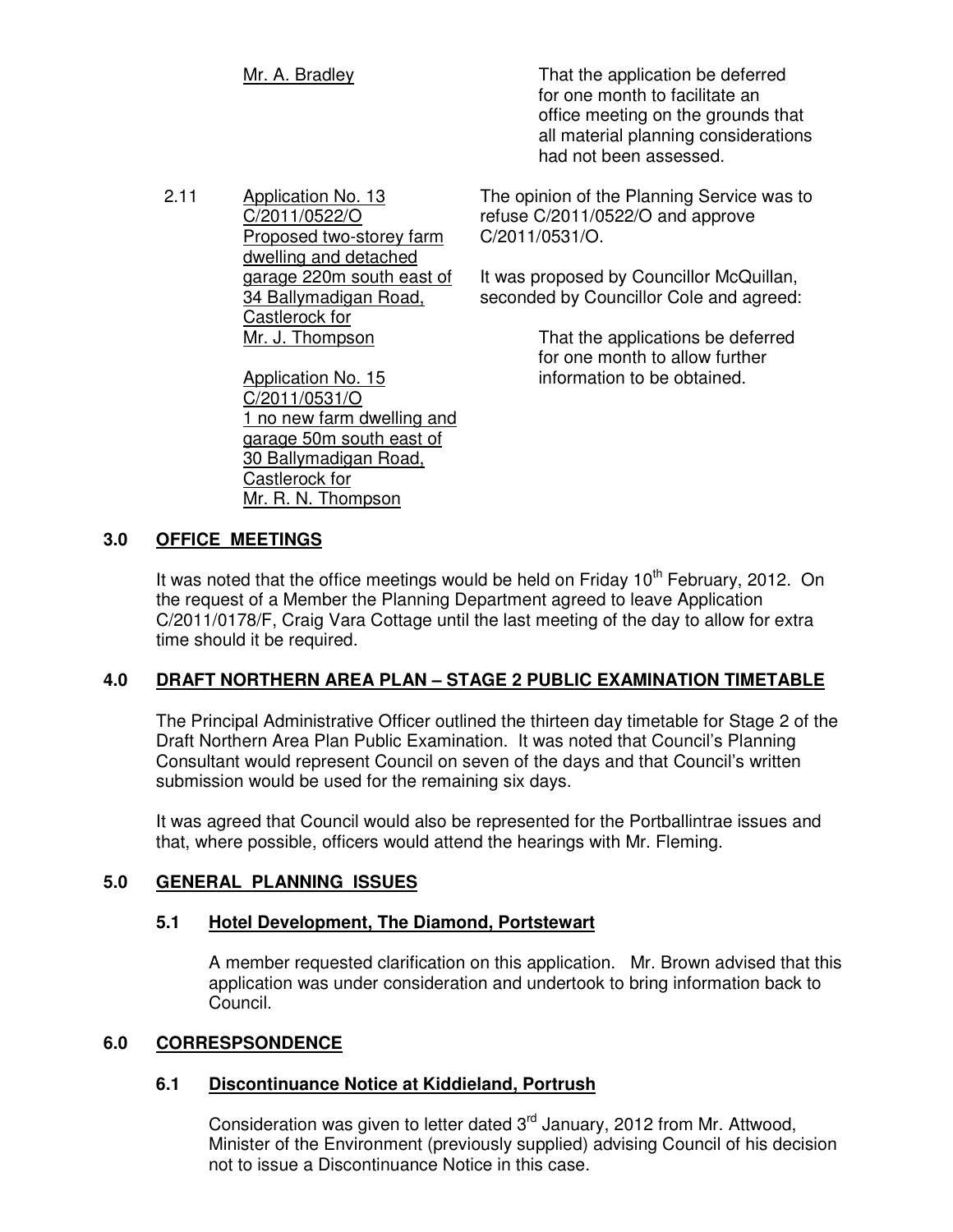It was agreed, on the proposal of Councillor Ms. Alexander, seconded by Alderman Mrs. Hickey to seek a further meeting with the Minister to request a review of his decision and to explore a possible cross-departmental solution to the matter.

# **6.2 C/2010/0433, C/2011/0054 & C/2011/0288 – Causeway Street, Portrush**

Consideration was given to letter dated 15<sup>th</sup> January, 2012 from Mr. Attwood, Minister of the Environment (previously supplied) regarding the planning applications at Causeway Street, Portrush. It was noted that the Minister would deliberate on all the applications together before making his decision.

# **7.0 ANY OTHER BUSINESS**

#### **7.1 Planning Appeals Commission - Decision Alleged unauthorised park home/wooden dwelling 73 Moneydig Road, Moneydig, Garvagh**

 A member requested information on the above Planning Appeals Commission decision. Mr. Brown advised that the appeal had been lost and the Enforcement Notice was upheld. The householder had approximately one hundred and twenty days to remove the unauthorised wooden dwelling otherwise court action would be taken.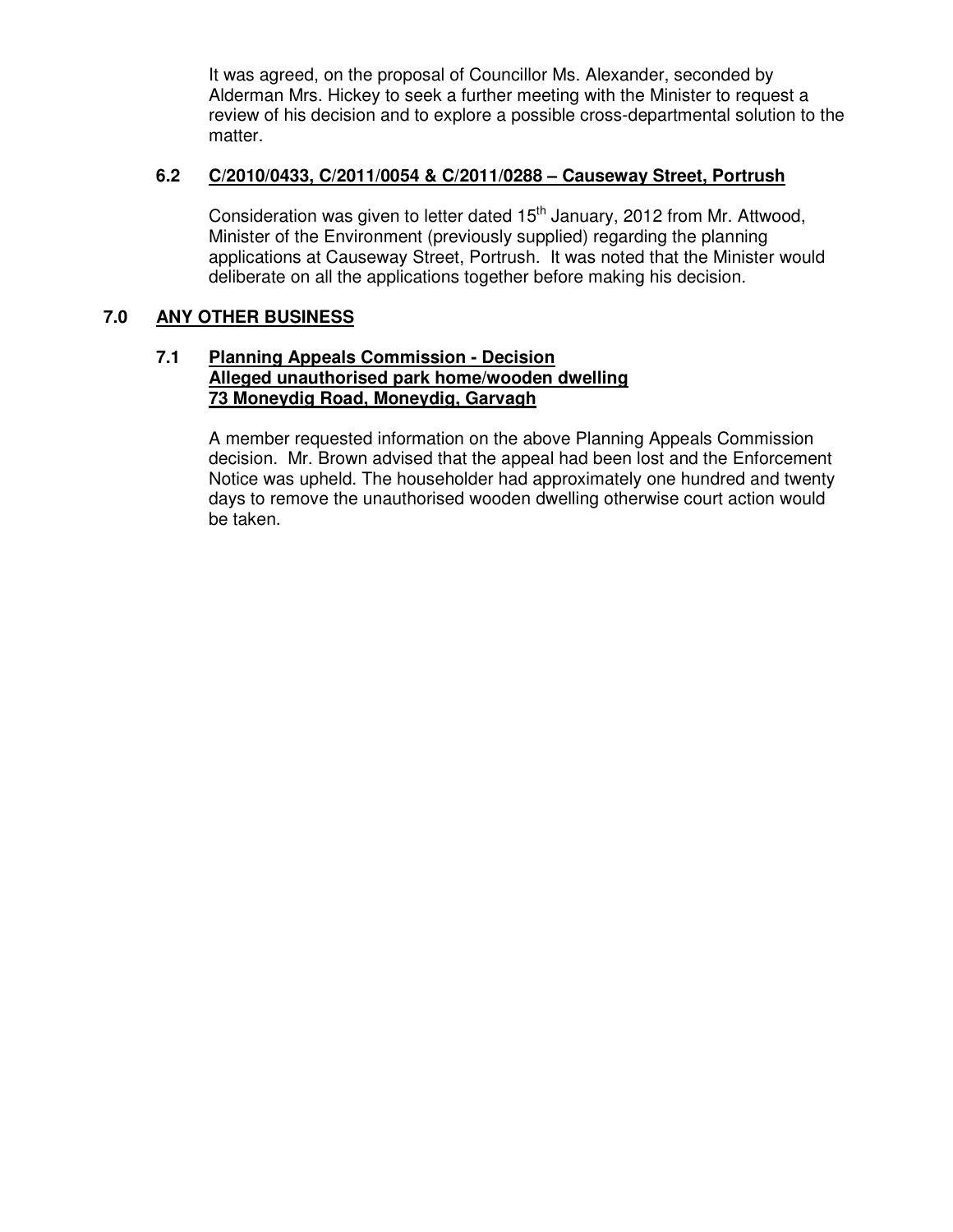#### **NORTH WEST '200' COMMITTEE**

# **16th February, 2012.**

| <b>Present:</b>                                 | <b>Aldermen</b>                                                |                                                                                                                                                                                                                                                                                                       |
|-------------------------------------------------|----------------------------------------------------------------|-------------------------------------------------------------------------------------------------------------------------------------------------------------------------------------------------------------------------------------------------------------------------------------------------------|
|                                                 | W. T. Creelman<br>M. T. Hickey (Mrs.)<br>(Items $3.0 - 14.0$ ) | N. F. Hillis<br>(Items $3.0 - 14.0$ )                                                                                                                                                                                                                                                                 |
|                                                 | <b>Councillors</b>                                             |                                                                                                                                                                                                                                                                                                       |
|                                                 | E. P. Fielding (Mrs.)                                          | <b>B.</b> Fitzpatrick                                                                                                                                                                                                                                                                                 |
| <b>Officers in</b><br>Attendance:               | Assistant.                                                     | Corporate Director of Environmental Services, Principal<br>Environmental Health Officer, Refuse and Cleansing<br>Manager, Head of Development Services (Items 3.0 – 14.0),<br>Events Assistant (Items $1.0 - 10.0$ ), Outdoor Recreation<br>Manager, Licensing/Enforcement Officer and Administrative |
| <b>Represent-</b><br>ative from<br><b>PSNI:</b> | Inspector S. McCauley                                          |                                                                                                                                                                                                                                                                                                       |
| <u>Also in</u><br>Attendance:                   | Mr. M. Whyte, Technical Director, North West 200               | Mr. G. McAuley, Operations Manager, North West 200                                                                                                                                                                                                                                                    |
| Apology:                                        | <b>Councillor Barbour</b>                                      |                                                                                                                                                                                                                                                                                                       |

#### **2.0 WELCOME**

Alderman Creelman welcomed everyone to the meeting.

# **2.0 ELECTION OF CHAIRMAN**

It was agreed that Alderman Creelman be elected as Chairman for the ensuing year.

# **3.0 MANAGEMENT TEAM FOR 2012 EVENT**

Mr. Whyte gave a brief overview of the Management Team (structure circulated).

# **4.0 RACE WEEK FESTIVAL**

It was agreed that this item be brought forward for consideration.

The Events Assistant updated Committee on the Race Week Festival and highlighted various events (events programme circulated). He advised the programme had expanded since last year and contained more events.

#### **5.0 ROAD CLOSURES**

Mr. Whyte advised he had applied for a Road Closure Order for Tuesday, 15<sup>th</sup> May from 9.30 a.m. - 2.30 p.m. and Thursday 17<sup>th</sup> May from 9.30 a.m. - 2.30 p.m. and 5.30 p.m. -9.00 p.m. and was waiting on a reply.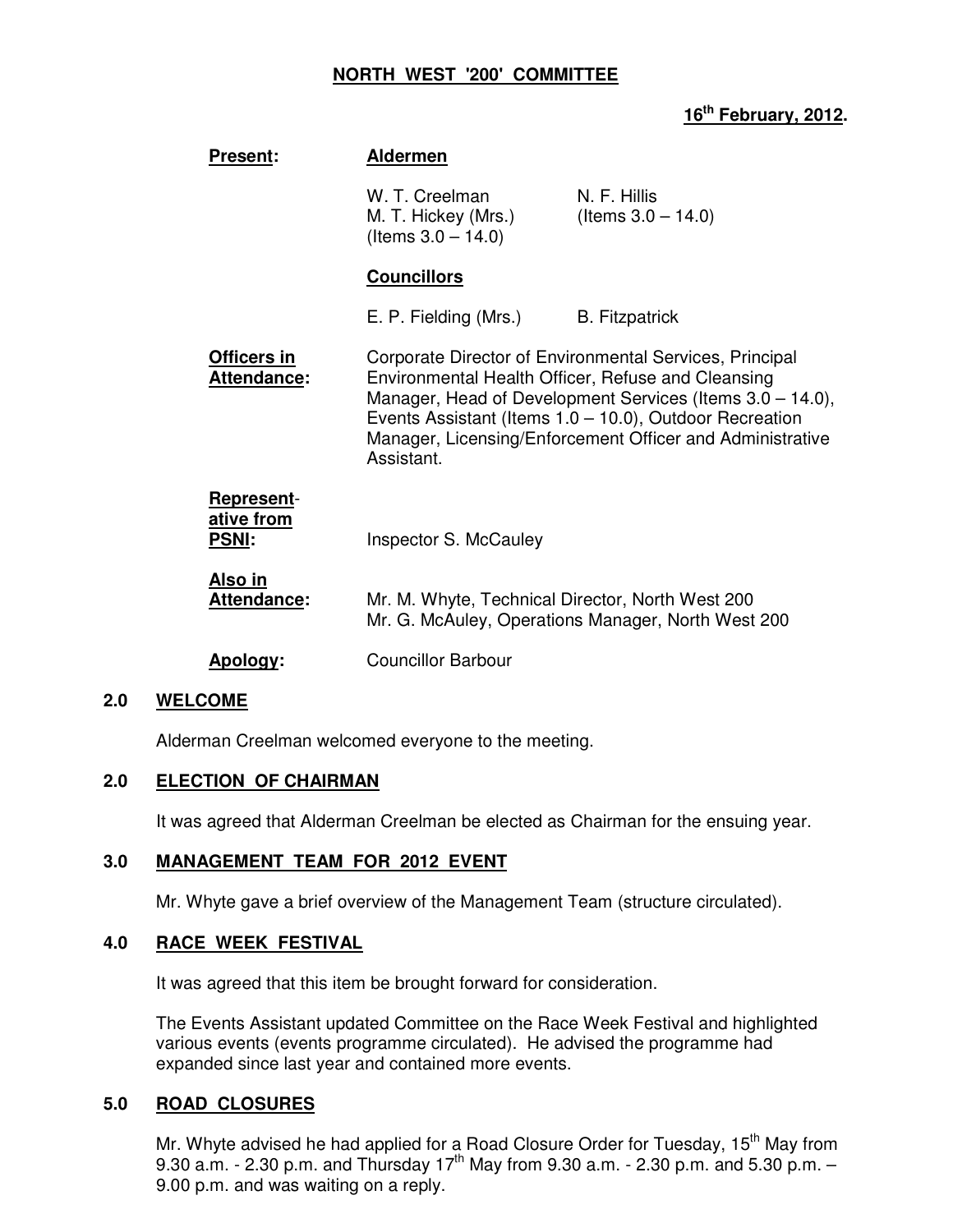Mr. Whyte advised that visits were made to those who had concerns about the closures and the system for access to their properties was explained to them.

The Refuse and Cleansing Manager advised that black bin refuse collections were due on the affected roads but would be rescheduled to accommodate the road closures.

# **6.0 TRANSFER OF COUNCIL LANDS**

Mr. Whyte advised he had applied to Council for the use of land. The Head of Development Services advised that a report would be going to the Policy and Development Committee Meeting on Tuesday 21<sup>st</sup> February and the Coleraine and District Motor Club would be making a presentation to Council which would include the transfer of lands.

#### **7.0 STREET TRADING ARRANGEMENTS**

The Licensing/Enforcement Officer advised that the Street Trading arrangements would be the same as last year:

| Glenvale Avenue, Portrush         | - 2 |
|-----------------------------------|-----|
| Mill Road, Portstewart            | - 2 |
| Atlantic Road, Coleraine          | - 1 |
| <b>Ballysally Road Roundabout</b> | - 6 |

Agreed.

#### **8.0 CONTINENTAL MARKET**

The Corporate Director of Environmental Services and Mr. Whyte updated Committee on this topic. The Corporate Director of Environmental Services advised that the Market would not be held at Metropole Green and alternative sites had been found. A discussion ensued on the alternative sites and it was proposed by Alderman Mrs. Hickey, seconded by Councillor Mrs. Fielding and agreed that:

Two alternative sites, The Crescent, Portstewart and Lansdowne, Portrush be explored and details brought back to a future meeting.

# **9.0 CAMP SITES/CARAVAN PARKS/CAR PARKING**

Mr. Whyte advised that the official site would be at Blair's Caravan Park and there would also be two motorhome sites – one near the finishing line and another at the top of the hill. The land on the Portstewart side of the Inn on the Coast would be used for car parking only by the Club.

#### **10.0 HOSPITALITY**

Mr. Whyte advised that the Hospitality Marquee would be located at the start area. He highlighted some changes to the Hospitality Package (Hospitality Booking Form circulated).

# **11.0 CHARITY PARTNER**

Mr. Whyte advised that twenty-six applications had been received for the Charity Partner and following the selection process, it was awarded to Action Medical Research. Monies raised during Race Week will be used to support research projects (childhood blindness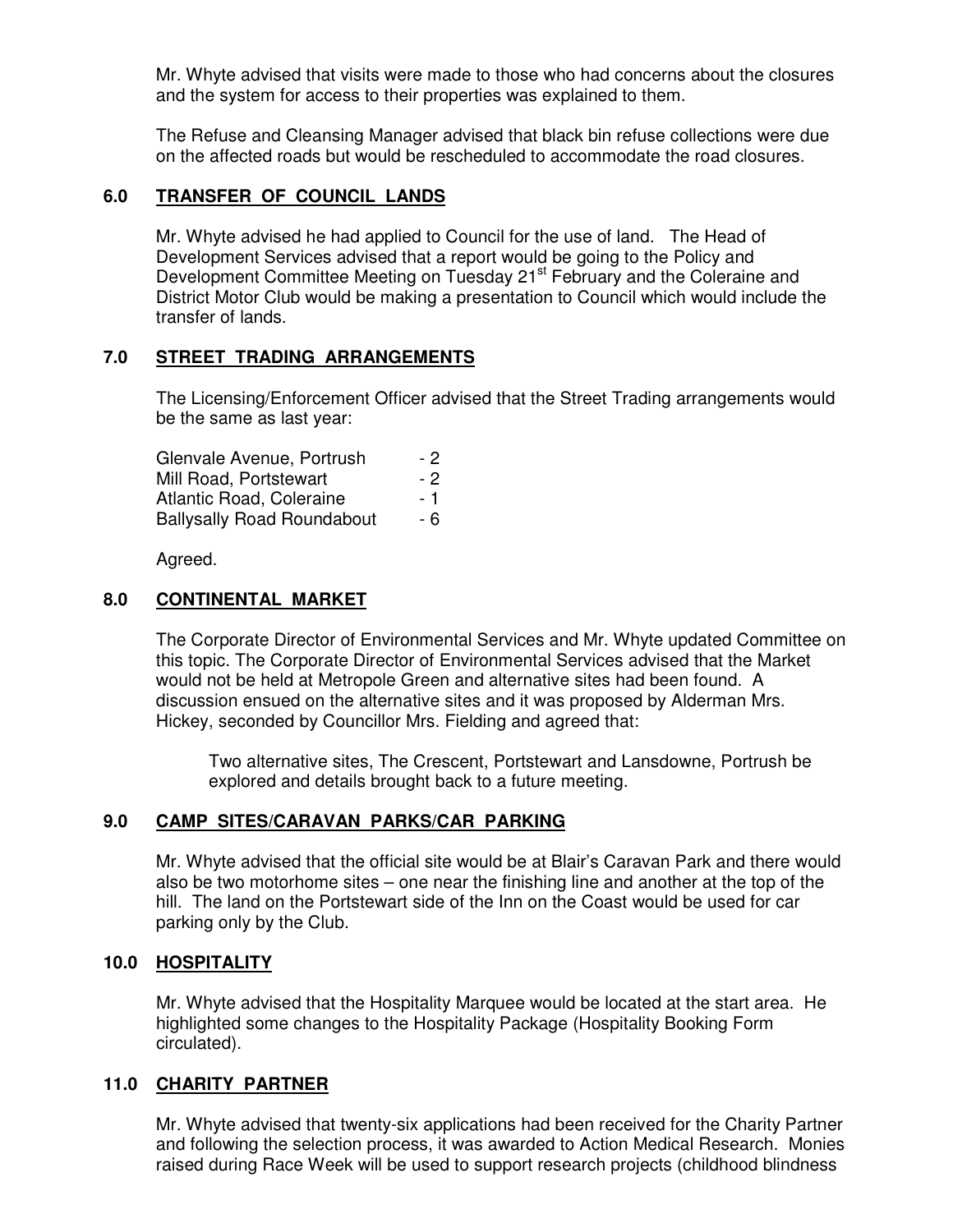and stillbirth) funded by Action Medical Research which are based at Queen's University and the Royal Victoria Hospital.

Mr. McAuley advised that the charity had been involved in creating various fundraising activities.

# **12.0 SPONSORSHIP, GRANTS AND TENDERS**

Mr. Whyte gave an update on sponsorship, grants and tenders. He advised that the main sponsor would be 'Relentless' (second year of a two year contract). He further advised that all the sponsors from last year were still on board and work was progressing on securing another sponsor.

# **13.0 HEALTH AND SAFETY**

Mr. McAuley updated Committee on the Health and Safety arrangements and advised of a table top event at the Lodge Hotel, Coleraine on  $8<sup>th</sup>$  March, 2012. Members were also invited to attend this event to observe.

# **14.0 ACCESS TO PORTRUSH AND PORTSTEWART DURING NORTH WEST 200**

A member raised concern that road closure publicity could deter people from going to Portrush and Portstewart during the event and highlighted that it was still possible to access to the towns during the event. Mr. Whyte highlighted various options of getting the message out that access to both towns was still possible during the event.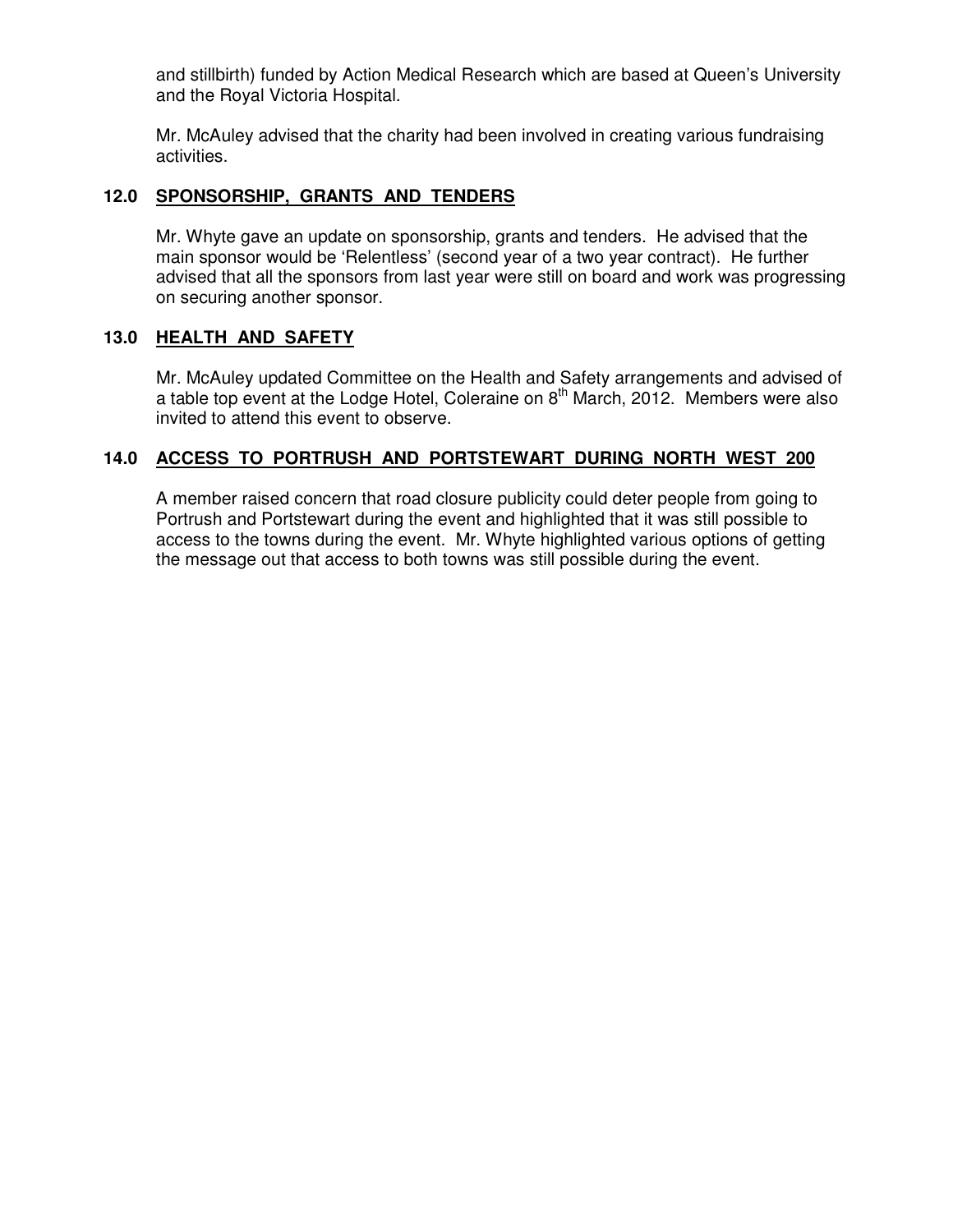# **POLICY AND DEVELOPMENT COMMITTEE**

# **21st February, 2012.**

| <b>Present:</b>                      | Councillor D. D. Barbour, in the Chair                                                                                                                                                                                       |                                                                                                       |  |
|--------------------------------------|------------------------------------------------------------------------------------------------------------------------------------------------------------------------------------------------------------------------------|-------------------------------------------------------------------------------------------------------|--|
|                                      | The Mayor, Alderman J. M. Bradley (Items $7.1.1 - 7.2.3$ )                                                                                                                                                                   |                                                                                                       |  |
|                                      | The Deputy Mayor, Councillor W. A. King                                                                                                                                                                                      |                                                                                                       |  |
|                                      | <b>Aldermen</b>                                                                                                                                                                                                              |                                                                                                       |  |
|                                      | W. T. Creelman<br>M. T. Hickey (Mrs.)                                                                                                                                                                                        | N. F. Hillis<br>W. J. McClure                                                                         |  |
|                                      | <b>Councillors</b>                                                                                                                                                                                                           |                                                                                                       |  |
|                                      | C. Archibald<br>Y. Boyle (Ms.)<br>G. Duddy<br>E. P. Fielding (Mrs.)<br>M. Fielding<br><b>B.</b> Fitzpatrick                                                                                                                  | D. Harding<br>R. A. Loftus (Mrs.)<br>W. McCandless<br>D. McClarty<br>G. L. McLaughlin<br>A. McQuillan |  |
| Officers in<br>Attendance:           | Town Clerk and Chief Executive, Corporate Director of<br>Leisure and Development, Head of Development Services,<br>Head of Performance, Policy and Governance, Acting Head of<br><b>Finance and Administrative Assistant</b> |                                                                                                       |  |
| <u>Also in</u><br><b>Attendance:</b> | Mr. Mervyn Whyte and Mr. Gerard McAuley, Coleraine and<br>District Motor Club (Items $1.0 - 7.1.1$ )                                                                                                                         |                                                                                                       |  |
| <b>Apologies:</b>                    | Councillors Ms. Alexander, Cole and Holmes                                                                                                                                                                                   |                                                                                                       |  |

# **1.0 IN COMMITTEE**

It was agreed to consider a number of items 'In Committee' at the end of the meeting.

# **2.0 DEVELOPMENT SERVICES' REPORT**

 Consideration was given to the Report of the Head of Development Services (previously supplied).

Matters arising:

# **2.1 North Eastern Education and Library Board (NEELB) Request for Youth Champions**

 NEELB Youth Service had written to thank Council for opportunities provided for engagement with Council and to request nominations of Members to act as contacts and Champions for Youth.

# **Recommended:**

On the proposal of Alderman Hillis and seconded by Councillor Harding, that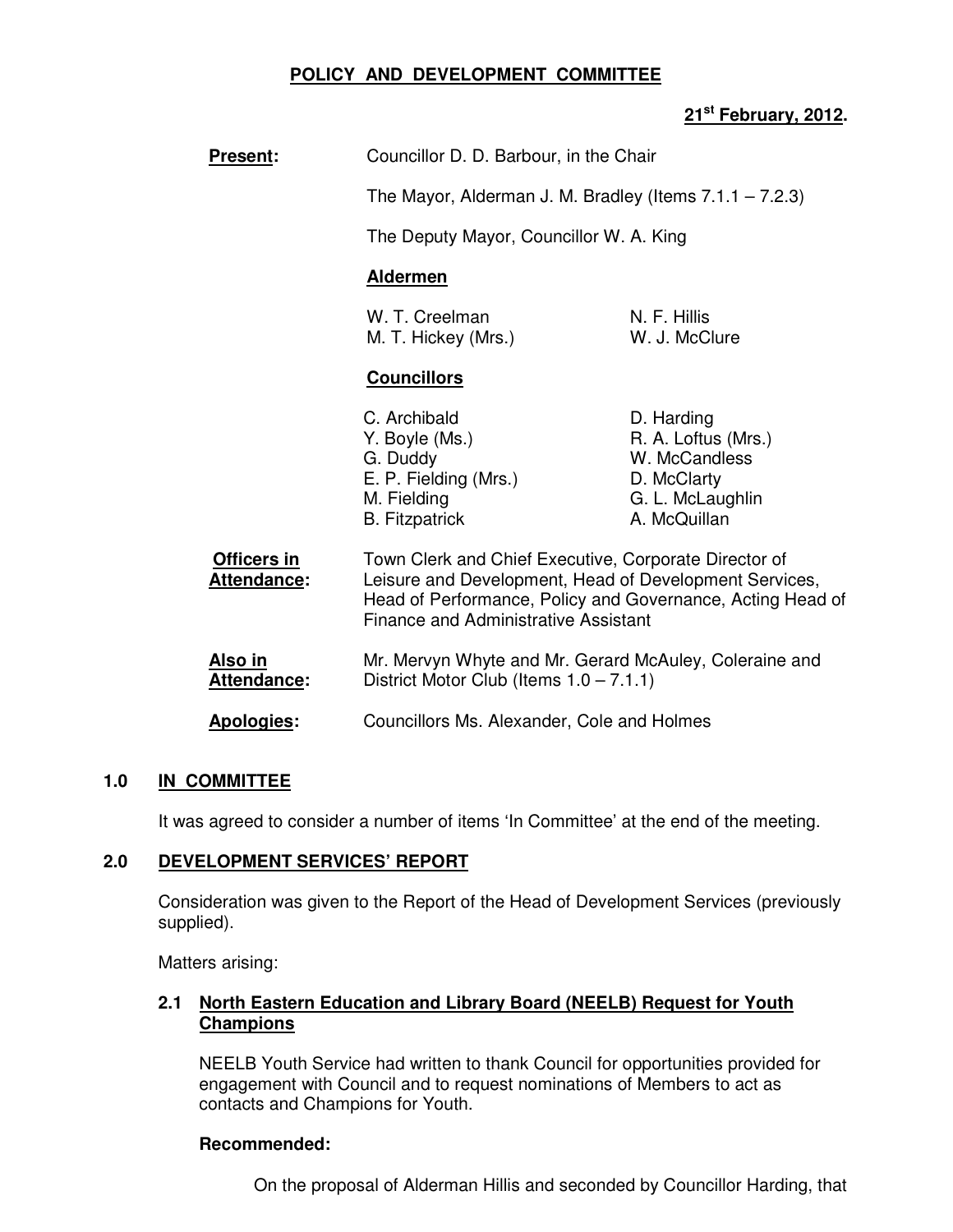The Mayor be nominated.

 On the proposal of Councillor Mrs. Loftus and seconded by Councillor McClarty, that Alderman Mrs. Hickey also be nominated.

# **2.2 Investors in People**

An approach had been made to Council by the Department for Employment and Learning (DEL) in respect of co-funding a group scheme to allow local businesses to gain Investor in People accreditation.

Members noted information on the scheme, as contained in the report, following which Members' questions were responded to by the Head of Development Services.

# **Recommended:**

On the proposal of Alderman Mrs. Hickey and seconded by Councillor Harding, that Council co-funds the Investors in People scheme for local businesses with DEL, with funding up to a maximum of £5,000.

# **2.3 For Information**

Members noted information on the following topics, as contained in the report:

- i) Portrush Harbour Technical Feasibility Study and Railway Station Study the Head of Development Services reported that this meeting would not take place on 23<sup>rd</sup> February but would be rescheduled.
- ii) Station Square Environmental Improvement Scheme
- iii) Giant's Causeway Visitor Centre
- iv) Community Endeavour Awards 2012
- v) DCAL Community Festivals Fund 2012-2013
- vi) Business Support Programmes
- vii) Food Tourism Scoping Exercise
- viii) Business Support Events

# **3.0 CHIEF EXECUTIVE'S REPORT**

 Consideration was given to the Report of the Town Clerk and Chief Executive (previously supplied).

Matters arising:

# **3.1 Finance**

# 3.1.1 For Information

Members noted information on the following topics, as contained in the report:

- i) Accounts
- ii) Members' Training  $-22<sup>nd</sup>$  February, 2012 from 6.30-8.30pm, Flowerfield Arts Centre.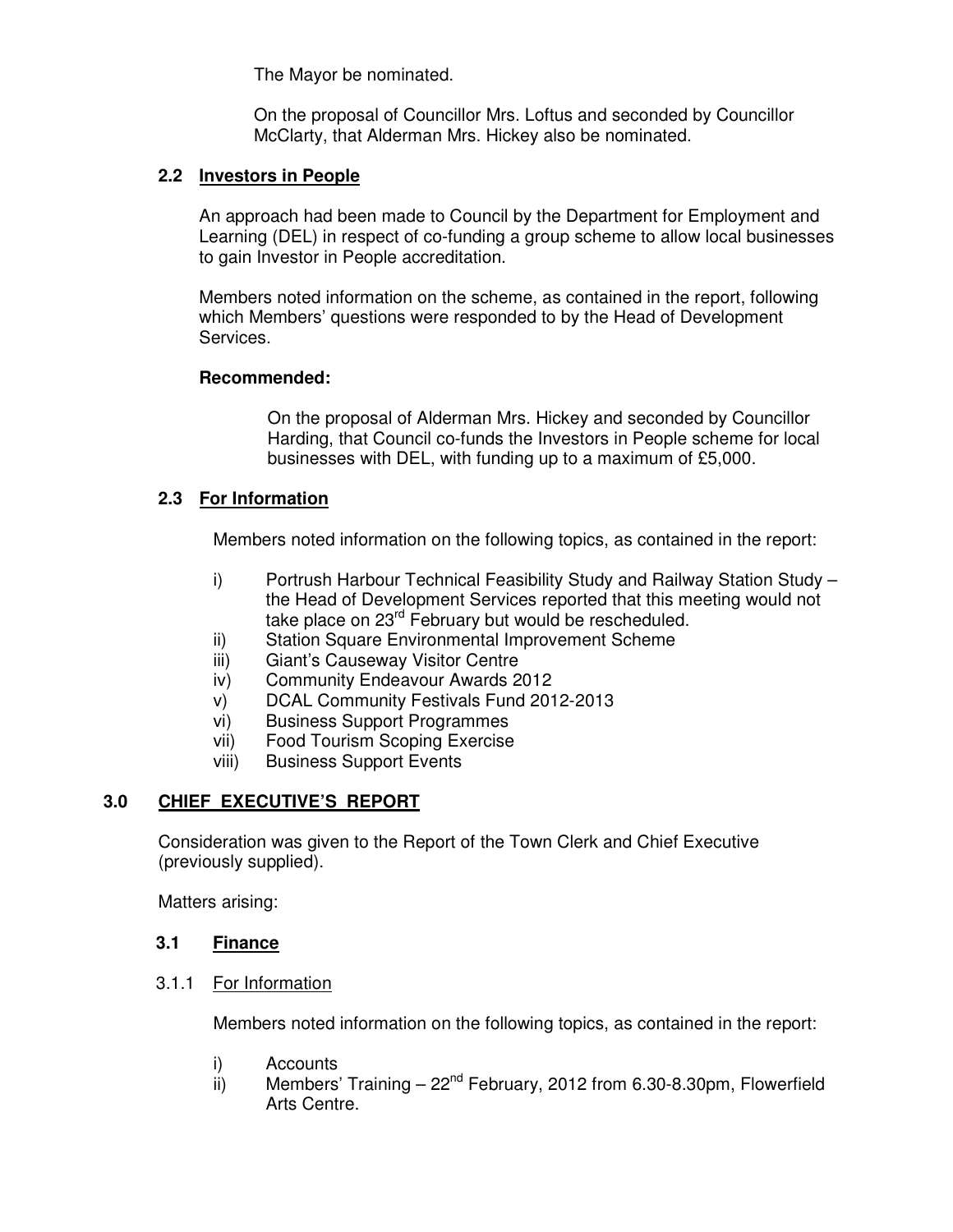# **3.2 Human Resources**

# 3.2.1 Grievance Procedure

Consideration was given to the updated Grievance Procedure which had been endorsed by Council's trade union representatives and Human Resource Group (previously supplied).

Members noted that an additional interview record form would be developed for signature by all those involved in any meeting.

### **Recommended:**

That Council adopts the revised Grievance Procedure.

#### 3.2.2 Disciplinary Procedure

Consideration was given to the revised Disciplinary Procedure which had been endorsed by Council's trade union representatives and Human Resource Group (previously supplied).

Members noted that the Human Resource Group had emphasised the need for staff training on the revised procedure.

#### **Recommended:**

That Council adopts the revised Disciplinary Procedure.

Further, that Council shares its revised procedures within its RPA cluster of councils and considers creating a joint HR forum.

# 3.2.3 Equality Scheme

Consideration was given to the updated Equality Scheme which had been endorsed by Council's Human Resource Group (previously supplied).

# **Recommended:**

That Council adopts the updated Equality Scheme.

# 3.2.4 For Information

Members noted information on new staff who had joined Council in January 2012, viz:

| Name          | Department  | Role / terms                                        |
|---------------|-------------|-----------------------------------------------------|
| Miss Nicola   | Leisure and | <b>PEACE III Project Officer</b>                    |
| <b>Neill</b>  | Development | (Fixed Term Contract 23/01/2012 to 31/12/2013)      |
| Mrs Majella   | Leisure and | PEACE III Cultural Fusions Administrative Assistant |
| McVeigh       | Development | (Fixed Term Contract 01/02/2012 to 30/09/2013)      |
| Mrs Jacinta   | Leisure and | PEACE III P/T Verification Assistant                |
| Kearns        | Development | (Fixed Term Contract 01/02/2012 to 30/09/2013)      |
| Mrs Orreen    | Leisure and | <b>PEACE III Communications Assistant</b>           |
| Angeleisa     | Development | (Fixed Term Contract 01/02/2012 to 31/12/2013)      |
| (Leisa) Duffy |             |                                                     |
| Ms Joanne     | Leisure and | <b>Administrative Assistant</b>                     |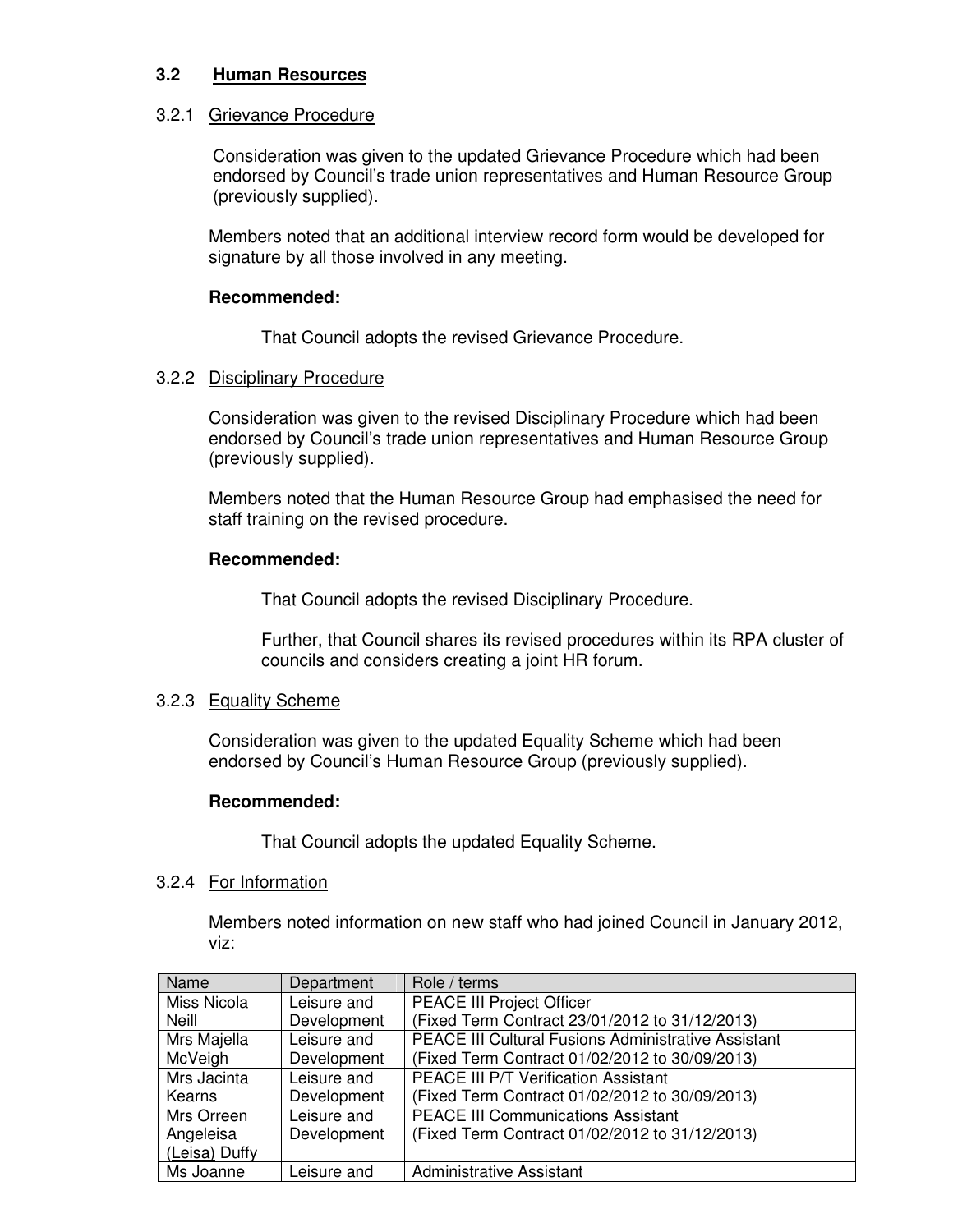| Allen        | Development | Transferred to CBC under TUPE 01/02/2012              |
|--------------|-------------|-------------------------------------------------------|
| Mrs Julienné | Leisure and | Economic Development Officer (Town Centre Management) |
| Elliott      | Development | Transferred to CBC under TUPE 01/02/2012              |

# **3.3 Members' Services**

#### 3.3.1 For Information

Members noted information on the following topics, as contained in the report:

i) Forecast of Key Council Events February – March 2012.

# **3.4 Review of Public Administration (RPA)**

Consideration was given to information on the RPA, as contained in the report, and to a letter dated  $15<sup>th</sup>$  February, 2012 from Minister Attwood advising his intention to proceed with the implementation of the reform proposals (previously supplied).

#### **Recommended:**

That Committee note the correspondence.

#### **3.5 Draft Programme for Government**

Consideration was given to the composite response prepared for submission by Council to the draft Program for Government, the draft Investment Strategy and the draft Economic Development Strategy (previously supplied).

 Members also noted the draft responses to the three consultations which had been provided by NILGA (previously supplied).

# **Recommended:**

That Council endorses the composite response for submission by the deadline of 22<sup>nd</sup> February, 2012.

Members who wished to have further input to the response were asked to submit their comments to the Town Clerk and Chief Executive by midday on 22<sup>nd</sup> February, 2012.

# **4.0 MAJOR REVIEW OF POLICE BUILDINGS IN 'H' DISTRICT**

Read letter dated 25<sup>th</sup> January, 2012 from Chief Superintendent Chris Noble (previously supplied) in relation to a major review of police buildings in 'H' District and advising that a six-week consultation process would begin on  $30<sup>th</sup>$  January, 2012.

# **5.0 FUNDING OF LOCAL GOVERNMENT REORGANISATION**

Read letter dated 8<sup>th</sup> February, 2012 from the National Association of Councillors Northern Ireland Region in relation to funding of local government reorganisation (previously supplied).

# **6.0 ANNUAL BUSINESS PLAN AND SUBSCRIPTION 2012/13**

Read letter dated 8<sup>th</sup> February, 2012 from Derek McCallan, Chief Executive, NILGA, with